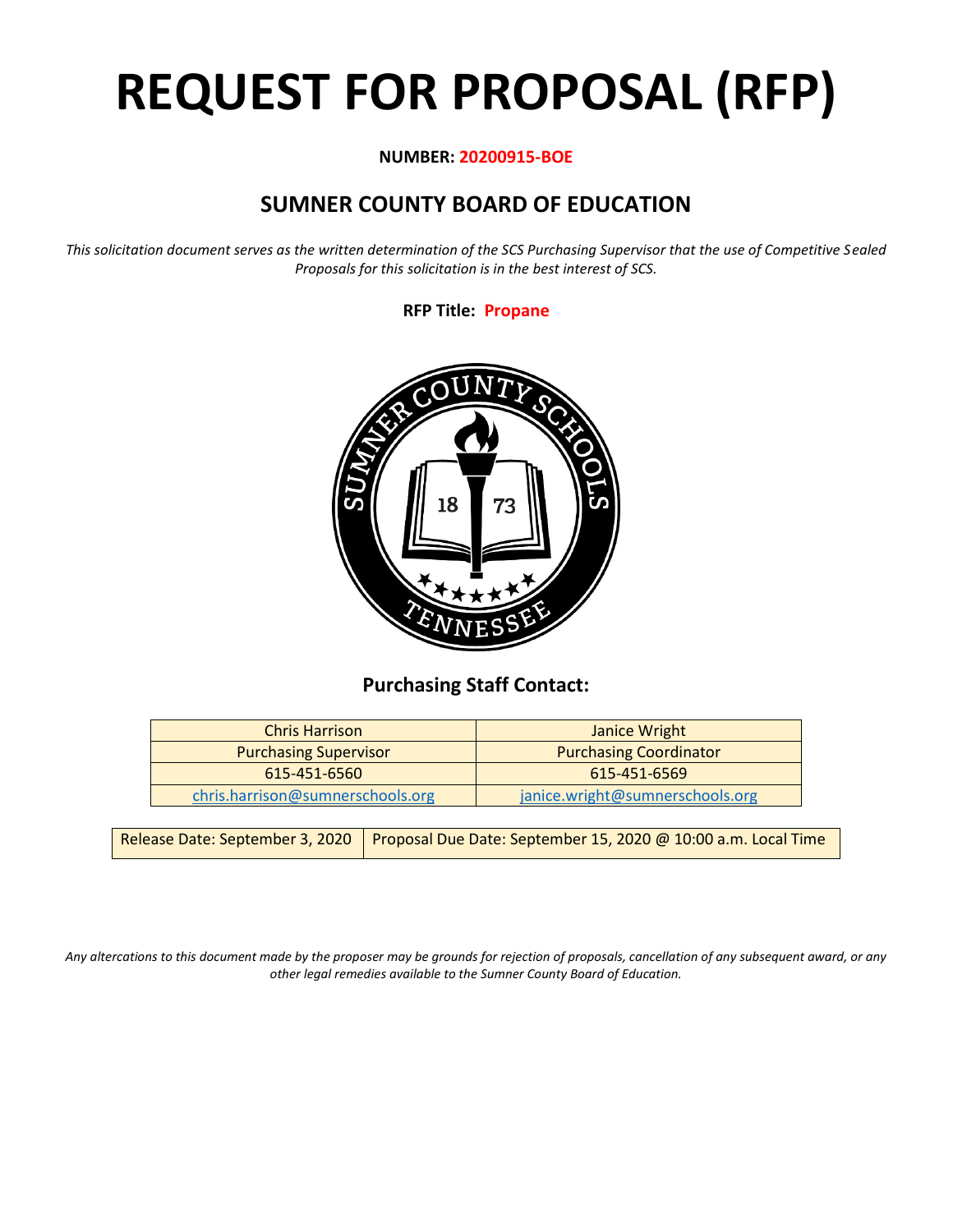## **NOTICE TO PROPOSERS**

There may be one or more amendments to this RFP. In order to receive communication for any such amendments issued specifically to this RFP, the proposer must provide a Notice of Intent to Propose to the Sumner County Board of Education (SCS) Purchasing Department. The proposer must utilize this form when submitting notice. The notice may be sent by email to: Purchasing Office, purchasing@sumnerschools.org. SCS will send amendments only to those proposers which complete and return this information by the deadline list in the RFP Schedule of Events (Section 4).

| <b>RFP Number:</b>      | <b>20200915-BOE Propane</b> |
|-------------------------|-----------------------------|
| Company Name:           |                             |
| <b>Mailing Address:</b> |                             |
|                         |                             |
|                         |                             |
| Phone Number:           |                             |
| <b>Contact Person:</b>  |                             |
| Email Address:          |                             |
|                         |                             |
| Authorized Signature    |                             |
| <b>Printed Name</b>     |                             |
| Date                    |                             |

Emailed amendments will be sent in a Microsoft Word (Office for Windows) or Portable Document Format (pdf) format. Any alterations to the document made by the proposer may be grounds for rejection of proposal, cancellation of any subsequent award or any other legal remedies available to the Sumner County Board of Education.

Amendments will also be posted on the SCS website **https://sumnerschools.org/index.php/current-bids-and-rfps** and attached to the solicitation listing as a PDF or WORD file. Check the particular solicitation on the Current Bids and RFPs webpage for any posted amendments.

By completing and returning this form, the Proposer has expressed its intent to provide a proposal for **20200915-BOE Propane**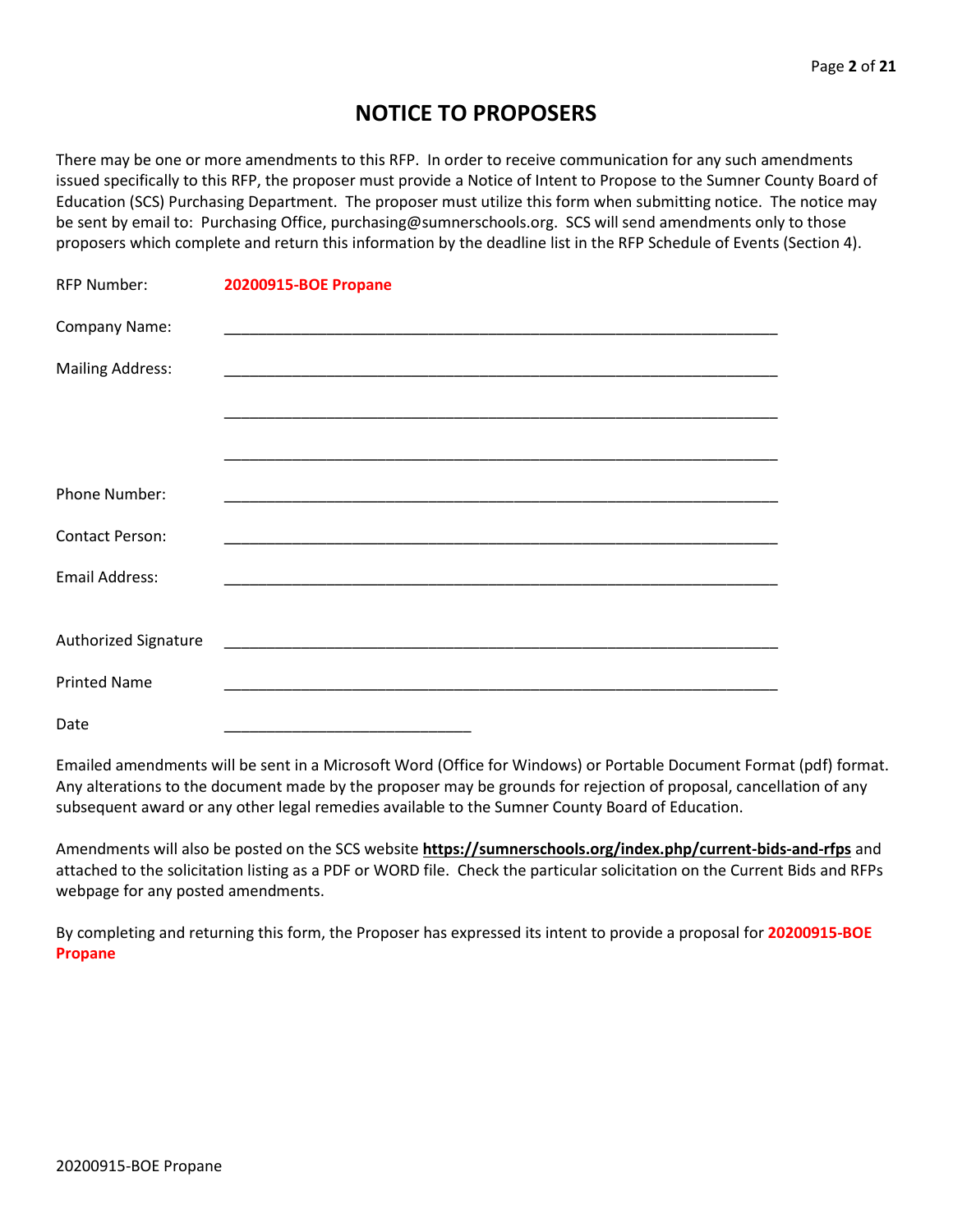## **TABLE OF CONTENTS**

- 1. Introduction/Overview
	- 1.1. Purpose
	- 1.2. Contact Information
- 2. Requirements
	- 2.1. Scope of Work/Specifications
	- 2.2. Contactor Obligations
- 3. Source Selection and Contract Award
- 4. Schedule of Events
- 5. Instructions for Proposal
	- 5.1. Required Forms
	- 5.2. New Vendors
	- 5.3. Acknowledgement of Insurance Requirements
	- 5.4. Clarification and Interpretation of RFP
	- 5.5. Proposal Package
	- 5.6. Delivery of Proposals
	- 5.7. Evaluation of Proposals
	- 5.8. Request for Clarification of Proposals
	- 5.9. Protests
- 6. Attachments
	- 6.1. Contact Information
	- 6.2. Bid Form/Certification
	- 6.3. References
	- 6.4. Certification of Non-Collusion & Debarment or Suspension
	- 6.5. Attestation Re Personnel
	- 6.6. Drug Free Workplace Affidavit
	- 6.7. IRS Form W-9
		- \**An online, fillable version can be found at https://www.irs.gov/pub/irs-pdf/fw9.pdf*
	- 6.8. Standard Terms & Conditions
	- 6.9. Vendor Checklist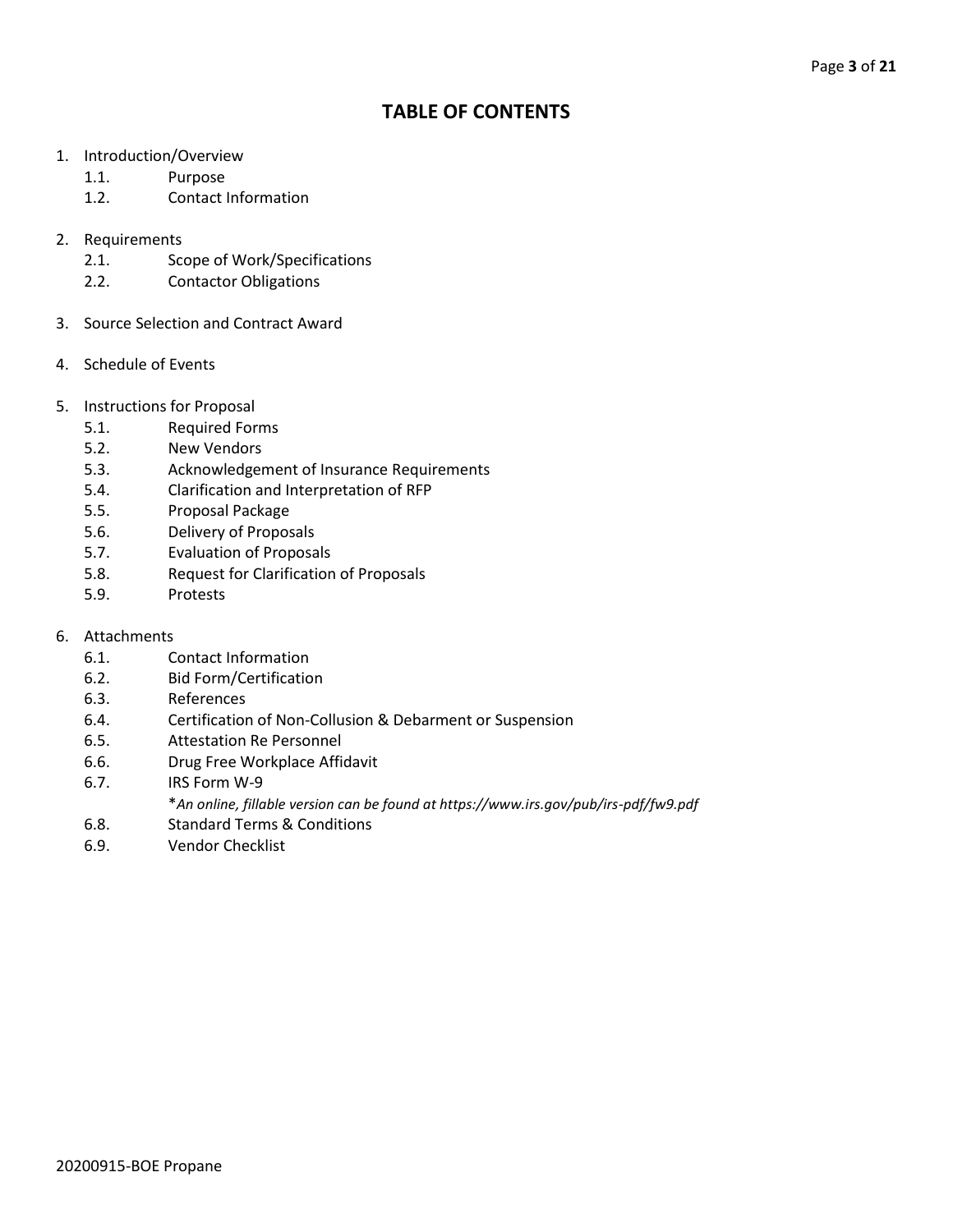#### 1. Introduction/Overview

#### 1.1. Purpose

The Sumner County Board of Education (SCS) is requesting sealed proposals to select a vendor to provide the district with propane fuel as specified herein.

#### 1.2. Contact Information

Unauthorized contact regarding this RFP with employees or officials of SCS other than the Purchasing Supervisor named below may result in disqualification from this procurement process.

Interested parties must direct all communication regarding this RFP to the Purchasing Supervisor, who is SCSs only official point of contact for this RFP.

| <b>RFP Procedures</b>            |
|----------------------------------|
| Chris Harrison                   |
| <b>Purchasing Supervisor</b>     |
| 1500 Airport Road                |
| Gallatin, TN 37066               |
| chris.harrison@sumnerschools.org |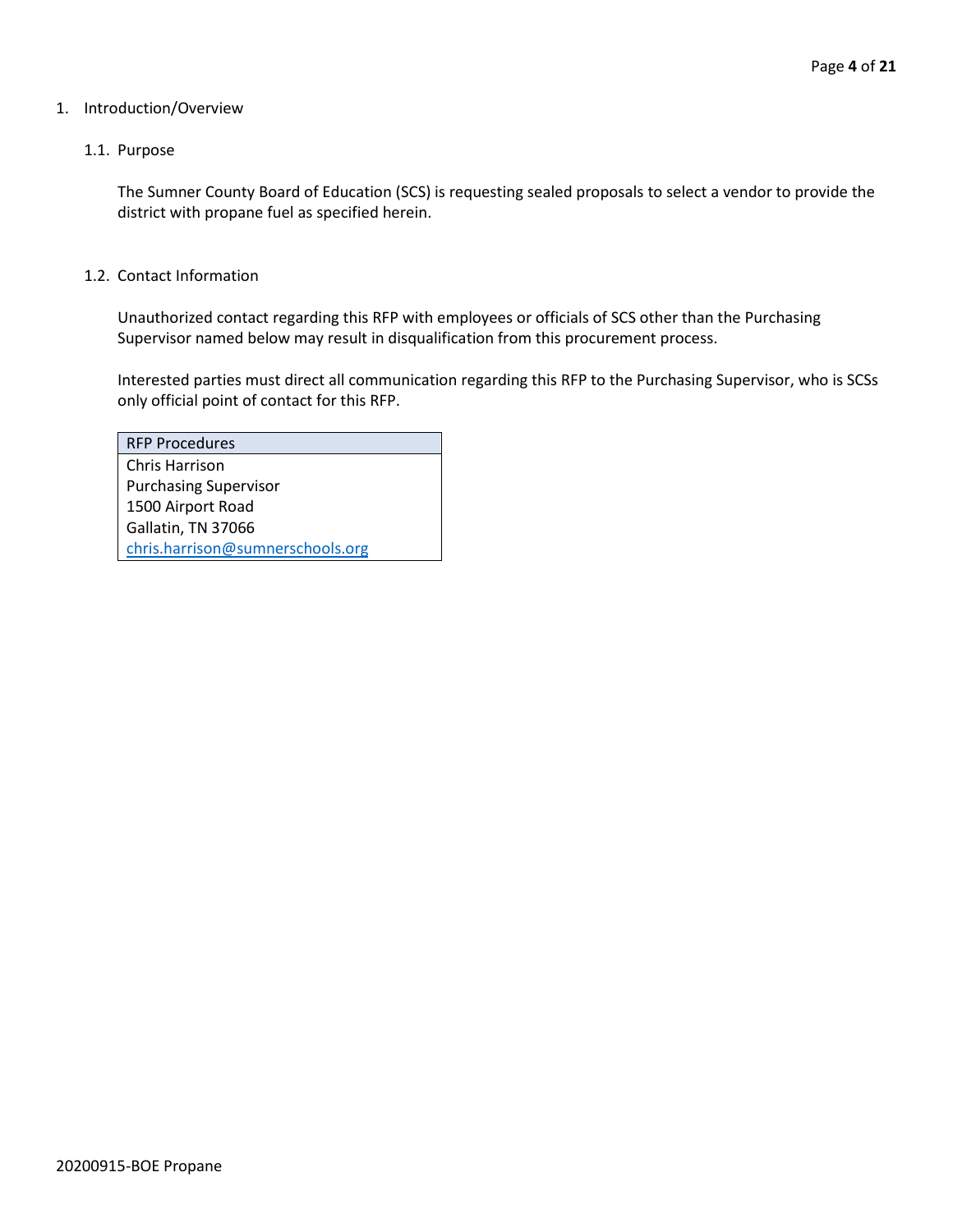#### 2. Requirements

#### 2.1. Scope of Work / Specifications

It shall be the responsibility of the contractor to maintain sufficient gas levels for satisfactory uninterrupted operation at each location. In the event of an emergency, the contractor shall have available services to supply the needs of the location and be capable to deliver whenever required.

All propane delivered to each location shall be HD-5 grade.

All applicable local, State and Federal safety codes, rules, law, etc. for the storage, handling and transportation of propane shall be fully applicable to any resulting contract. Spillage around tank(s) shall be avoided. In the event spillage occurs, it shall be the sole responsibility of the contractor to collect, remove, dispose of all spilled fuel and replace the contaminated soil to the satisfaction of SCS in accordance with EPA, Federal, State and Local laws.

Contractor shall provide a delivery ticket for each location served. Each ticket shall indicate the exact number, to the tenths of a gallon, of propane delivered. All delivery vehicle meters shall be accurate instruments and shall be certified and calibrated in accordance with local and State law. Tickets shall be delivered/mailed to 1500 Airport Road, Gallatin, TN 37066.

All invoices shall indicate the following information:

- Location
- Date of delivery
- Number of gallons delivered
- Contract unit price per gallon
- Total amount

Contract Term:

- First Term: September 16, 2020 June 30, 2021
- Subsequent Terms: July 1 June 30
	- $\circ$  SCS reserves the right to renew the contract for four (4) additional one-year terms. Continuation of the contract shall be subject to allocation of funds. At time of renewal, SCS shall allow the selected vendor to request a price increase. All contract extensions must be approved by the SCS Board at its' scheduled meeting.

Usage Data:

| <b>LOCATION</b>                      | 2020          | 2019          | 2018          | 2017          |
|--------------------------------------|---------------|---------------|---------------|---------------|
|                                      | $Jan. - Aug.$ | $Jan. - Dec.$ | $Jan. - Dec.$ | $Jan. - Dec.$ |
| <b>Beech High Baseball</b>           | 383.9         | 1,120.3       | 1,241.4       | 744.1         |
| <b>Beech High Football</b>           | 1,337.3       | 1,910         | 2,522.5       | 2,055.7       |
| <b>Support Services Facility</b>     | 343.1         | $\Omega$      | 701.3         | 530.9         |
| Westmoreland High Football           | 1,776.6       | 4,198.6       | 3,818.0       | 3,052.8       |
| <b>Westmoreland High Greenhouse</b>  | 800.4         | 1,259.1       | 1,229.0       | 1,695.5       |
| <b>Westmoreland Elementary (Old)</b> | 805.1         | 3,264.8       | 1,638.3       | 2,731.7       |
| <b>White House Middle</b>            | 722.0         | 1,653.0       | 1,480.3       | 2,014.8       |

\**Number of gallons*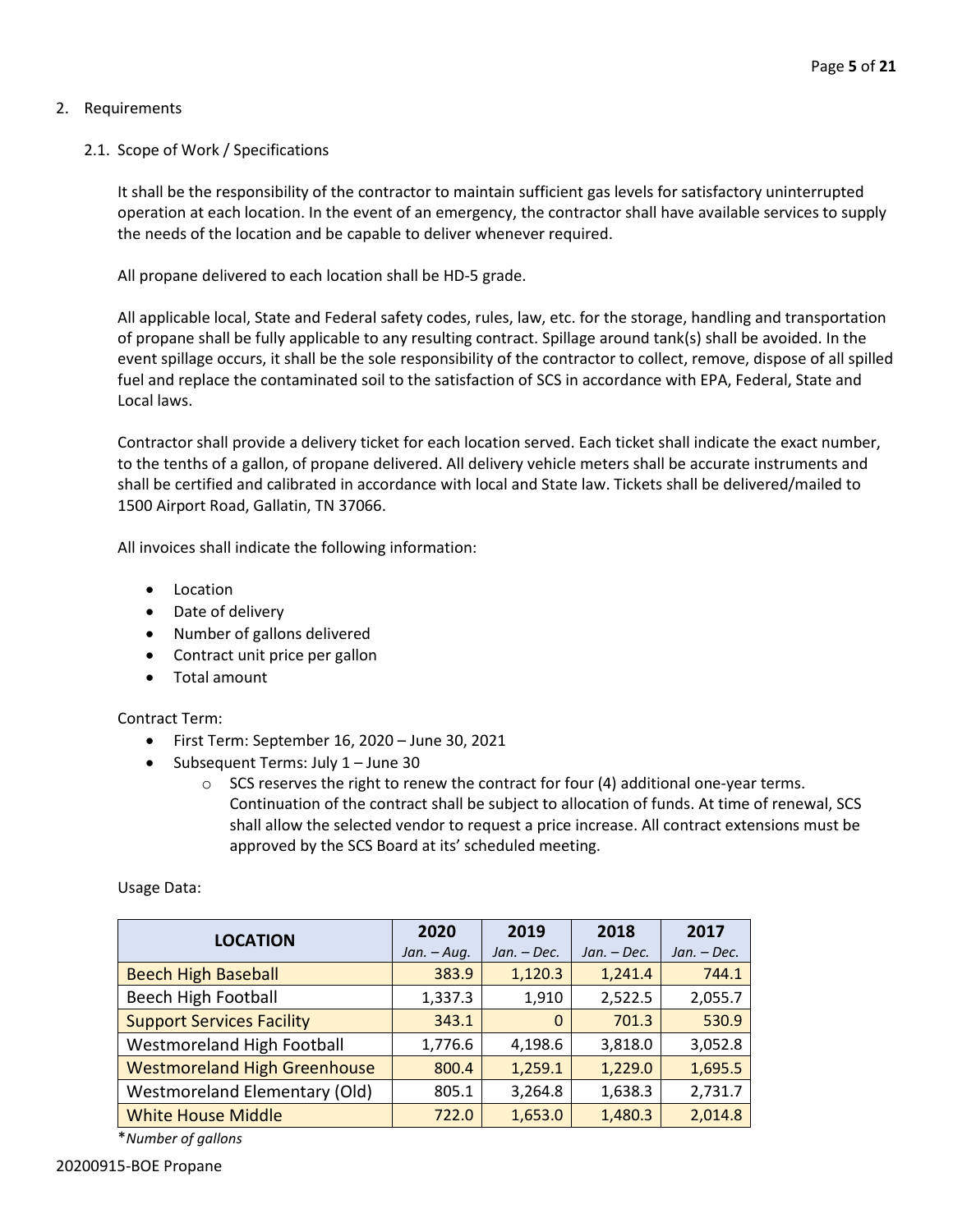Location Address:

Baseball & Football Support Services Facility 3126 Long Hollow Pike 1500 Airport Road Hendersonville, TN 37075 Gallatin, TN 37066

Football & Greenhouse 3012 Thompson Lane Westmoreland, TN 37186

White House Middle 2020 Highway 31W White House, TN 37188

Beech High Sumner County Board of Education

Westmoreland High Westmoreland Elementary (Old) 4300 Hawkins Drive Westmoreland, TN 37186

- 2.2. Standard Contractor Obligations
	- Shall provide and obtain all necessary materials, equipment and labor to perform all items listed in the Scope of Work.
	- Shall dispose of all generated waste materials in compliance with all Local, State and Federal guidelines, regulations and requirements.
	- Shall have property trained and experienced staff to facilitate the services specified in the Scope of Work. If applicable, the Contractor shall provide documentation that staff has received the manufacturers' certification to complete the services specified in the Statement of Work.
- 3. Source Selection and Contract Award
	- Award(s), if made, will be made to the Responsive and Responsible proposer(s) whose proposal is most advantageous to SCS, taking into consideration price and the other evaluation criteria set forth in the RFP.
		- o General Criteria to be determined "Responsive"
			- Does the proposal include all required information, included completed attachment forms and affidavits?
			- Was the proposal delivered on or before the stated deadline? Did it include the required number of copies (hard & electronic)?
		- o General Criteria to be determined "Responsible"
			- **•** Does the Proposer demonstrate an understanding of SCSs needs and proposed approach to the project?
			- Does the Proposer possess the ability, capacity, skill and financial resources to provide the service?
			- Can the Proposer take upon itself the responsibilities set forth in the RFP and produce the required outcomes in a timely fashion?
			- **■** Does the Proposer have the character, integrity, reputation, judgement, experience and efficiency required for the project?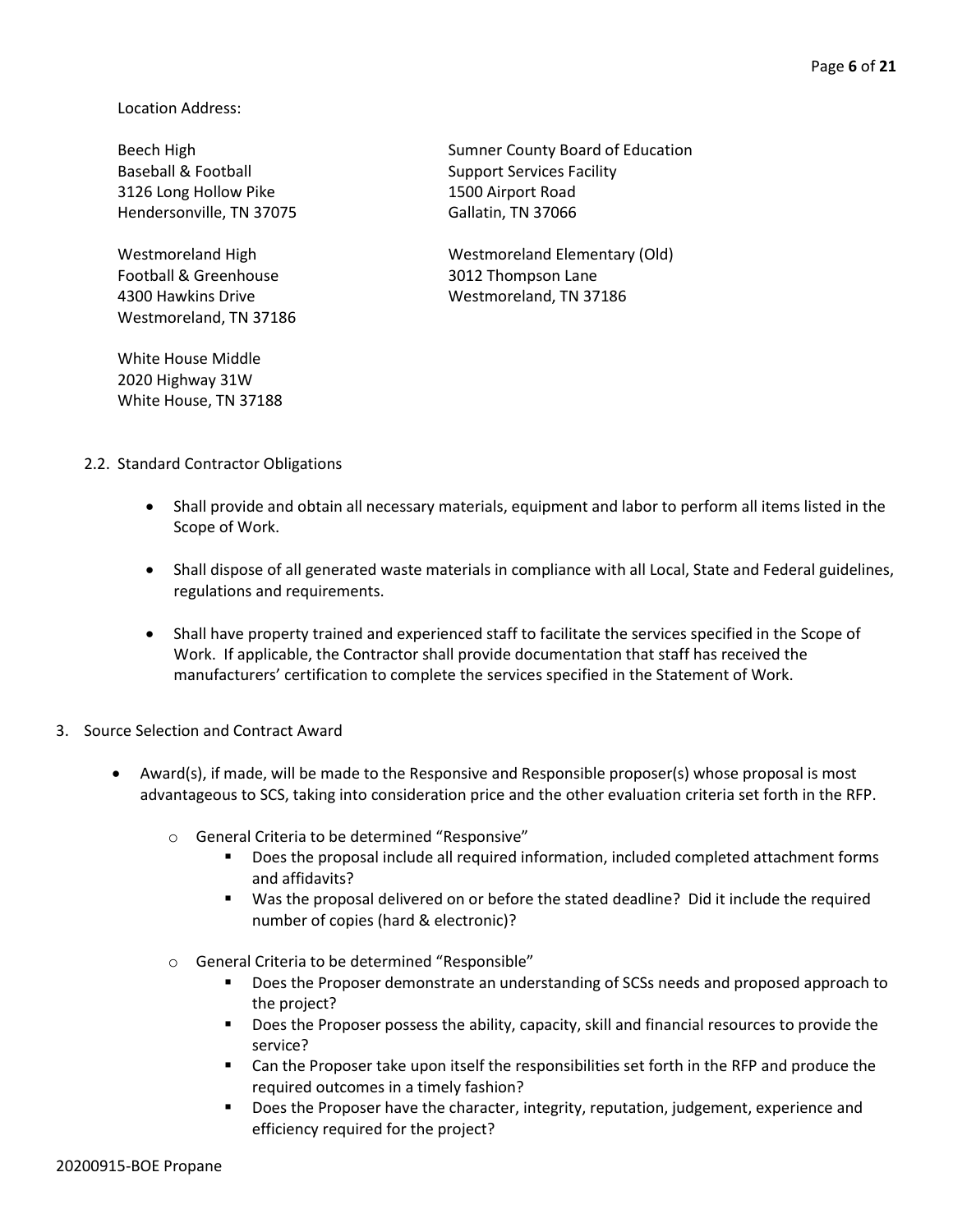- SCS reserves the right to enter into discussions with Proposers which have submitted proposals determined to be reasonably like of being considered for selection to assure a full understanding of and responsiveness to the RFP requirements. Every effort shall be afforded to assure fair and equal treatment with respect to the opportunity for discussion and/or revision of their respective proposals.
- Upon mutual agreement by both parties, SCS shall grant the right to extend the terms, conditions and prices of contract(s) awarded from this RFP to other Institutions (such as State, Local and/or Public Agencies) who express an interest in participating in any contract that results from this RFP. Each of the "piggyback" Institutions will issue their own purchasing documents for purchase of the goods/services. Proposer agrees that SCS shall bear no responsibility or liability for any agreements between Proposer and the other Institution(s) who desire to exercise this option.

#### 4. Schedule of Events

| <b>RFP</b> Issued              | September 3, 2020                          |
|--------------------------------|--------------------------------------------|
| <b>RFP Submission DEADLINE</b> | September 15, 2020 @ 10:00 a.m. Local Time |

#### 5. Instructions for Proposal

#### 5.1. Required Forms

- Proposer must complete and submit the Attachments in Section 6. Attachments may be omitted depending on the RFP requirements. Refer to the Table of Contents for omitted Attachments.
- Evidence of a valid State of Tennessee Business License and/or Sumner County Business License.
- For all vendors with annual purchases in excess of \$50,000; a Sumner County Business License must be on file with the SCS Finance Department. Evidence of the license must be provided within ten (10) working days following notification of award; otherwise, SCS may rescind its acceptance of the Proposer's proposal.
- Copy of State of Tennessee License (if applicable) in respective field.
- If applicable, the Proposer must include a copy of the contract(s) the Proposer will submit to be signed.

#### 5.2. New Vendors

- To comply with Internal Revenue Service requirements, all vendors who perform any type of service are required to have a current IRS Form W-9 on file with the SCS Finance Department. It is a mandatory requirement to complete the IRS Form W-9 (Attachment 6.9) included in this RFP.
- To comply with the **Tennessee Lawful Employment Act (50-1-702 and 50-1-703)**, non-employees (individuals paid directly by the employer in exchange for the individual's labor or services) must have on file one (1) of the following documents:
	- o A valid Tennessee driver's license or photo identification;
	- $\circ$  A valid driver's license or photo identification from another state where the license requirements are at least as strict as those in Tennessee;
	- o A birth certificate issued by a U.S. state, jurisdiction or territory;
	- o A U.S. government issued certified birth certificate;
	- o A valid, unexpired U.S. passport;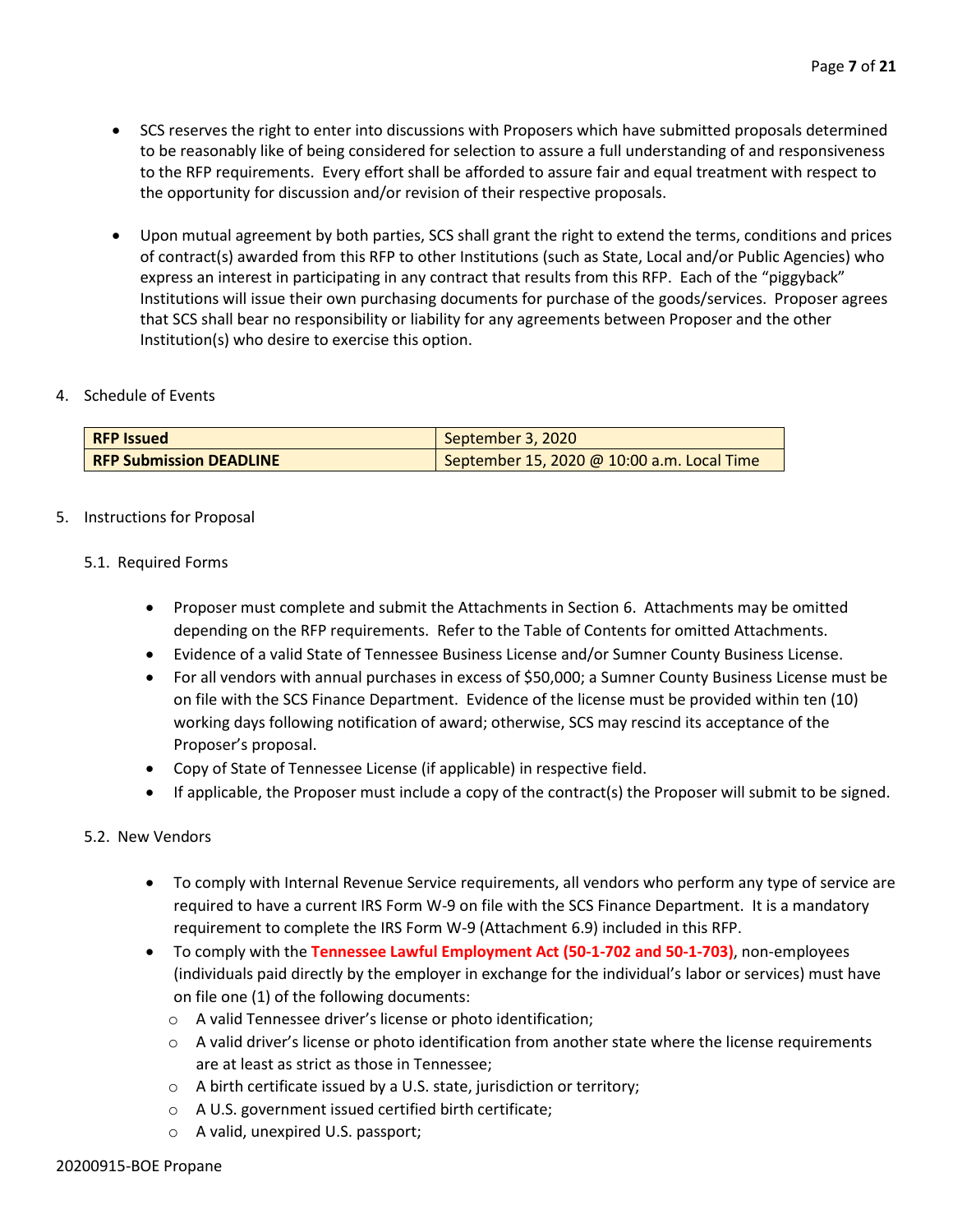- o A U.S. certificate of birth abroad (DS-1350 or FS-545)
- o A report of birth abroad of a U.S. citizen (FS-240);
- o A certificate of citizenship (N560 or N561);
- o A certificate of naturalization (N550, N570 or N578);
- o A U.S citizen identification card (I-197 or I-179); or
- o Valid alien registration documentation or other proof of current immigration registration recognized by the United States Department of Homeland Security that contains the individual's complete legal name and current alien admission number or alien file number (or numbers if the individual has more than one number).
- 5.3. Acknowledgement of Insurance Requirements

By submitting a proposal, Proposer acknowledges that it has read and understands the insurance requirements for the proposal. The Proposer who may have employees, contractors, subcontractors or agents working on SCS properties shall carry current certificates for general and professional liability insurance and for workers' compensation as indicated below. The owner or Principal of each Proposer must also be insured by workers' compensation if they perform any of the services on SCS properties. There will be no exceptions to the insurance requirement. Proposer also understands that the evidence of required insurance must be submitted within fifteen (15) working days following notification of its offer being accepted; otherwise, SCS may rescind its acceptance of the Proposers proposal.

#### • **General Liability**

| <b>General Aggregate</b> | \$2,000,000 |
|--------------------------|-------------|
| <b>Each Occurrence</b>   | \$1,000,000 |

#### • **Workers Compensation**

| <b>Workers Compensation</b> | <b>Tennessee Statutory Limits</b> |
|-----------------------------|-----------------------------------|
| <b>Employer's Liability</b> | \$500,000                         |

#### 5.4. Clarification and Interpretation of RFP

The words "must" and "shall" in the RFP indicate mandatory requirements. Taking exception to any mandatory requirement shall be considered grounds for rejection. There are other requirements that SCS considers important but not mandatory. It is important to respond in a concise manner to each section and submit an itemized list of all exceptions.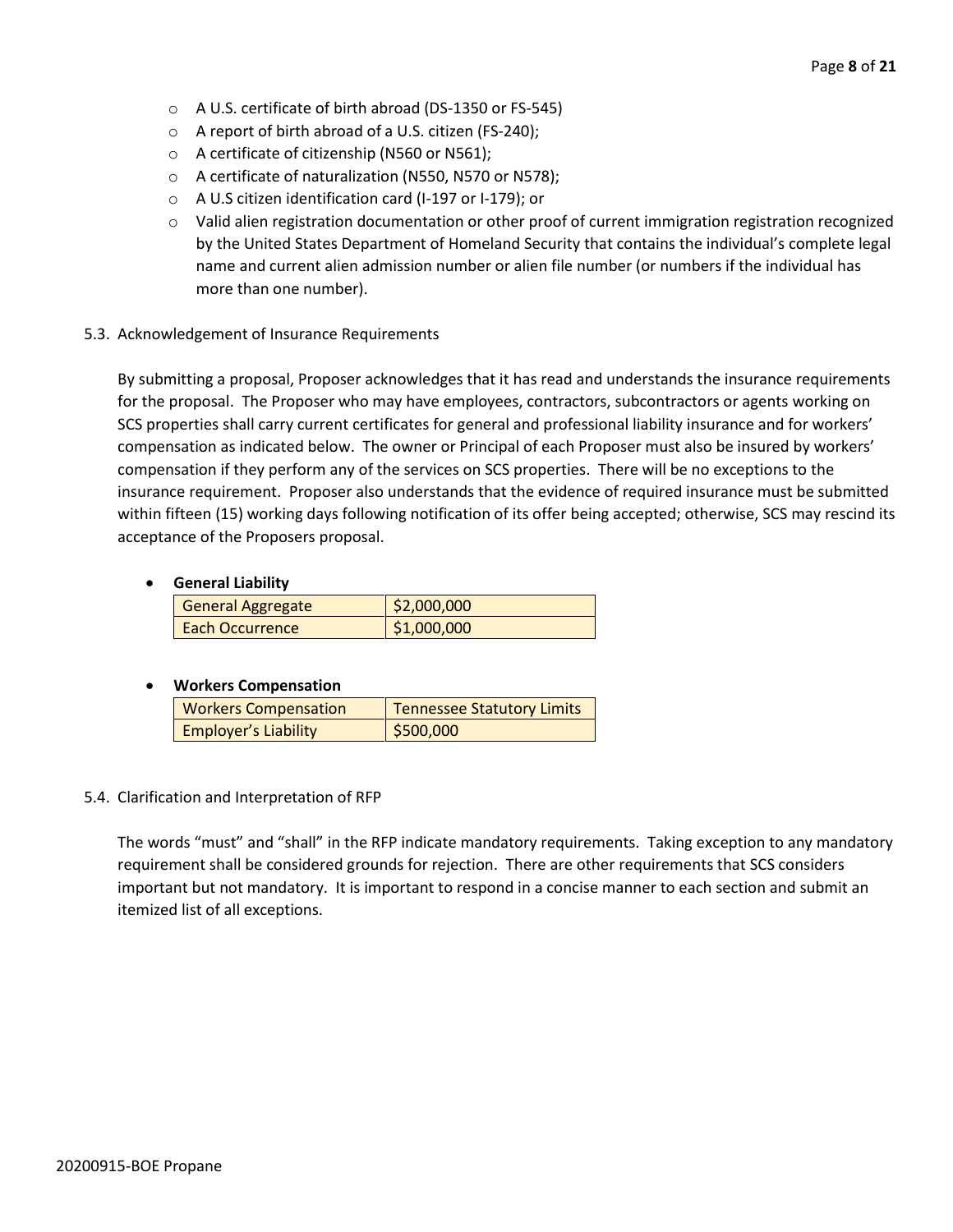5.5. Proposal Package

The package containing the proposal must be sealed and clearly marked on the outside of the package:

#### **"20200915-BOE Propane" DO NOT OPEN**

All sealed proposals packages must include all of the following. Any sealed proposals are subject to rejection as non-conforming if any applicable item is not included.

- One (1) Complete Original
- Original Signature on Original Proposal. NO copied or digital signatures.

The outside of the proposal package must be labeled as follows (if applicable) per **T.C.A § 62-6-119**:

- 1. Name of Company and Principal Owner, Business License Number, Expiration Date and License Classification.
- 2. In addition to Item 1, the same is applicable to masonry contractors if the work performed is > \$100,000.
- 3. In addition to Item 1, the same is applicable to HVAC, electrical, plumbing or A/C contractors if the work performed is > \$25,000.
- 4. In addition to Item 1, the same is applicable plus the Department of Environment & Conservation License Number and Classification, applicable to geothermal contractors if the work performed is > \$25,000.
- 5. If the prime contractor performs the masonry portion of the project or any of the above listed contractor skill sets and the work performed is > \$100,000; it must be so designated.
- 6. Only one (1) contractor in each classification listed shall be written on the bid envelope.

#### 5.6. Delivery of Proposals

Sealed proposals will be accepted until **September 15, 2020 @ 10:00 a.m. Local Time**. Proposals received after that time will be deemed invalid. Vendors mailing proposal packages must allow sufficient time to ensure receipt of their package by the time specified. SCS shall not accept proposals via electronic transmission such as email, fax, etc. There will be no exceptions. Proposals will be opened and read aloud. The reading of the bids will begin at **10:00 a.m. Local Time**.

Due to the nature of deliveries to the SCS Support Services Facility by carriers such as UPS, FedEx and such like; the proposal package will be accepted if the date and time on the delivery confirmation are indicated to be on or before the Proposal Deadline.

Delivery Address: Sumner County Board of Education Attn: Purchasing Supervisor 1500 Airport Road Gallatin, TN 37066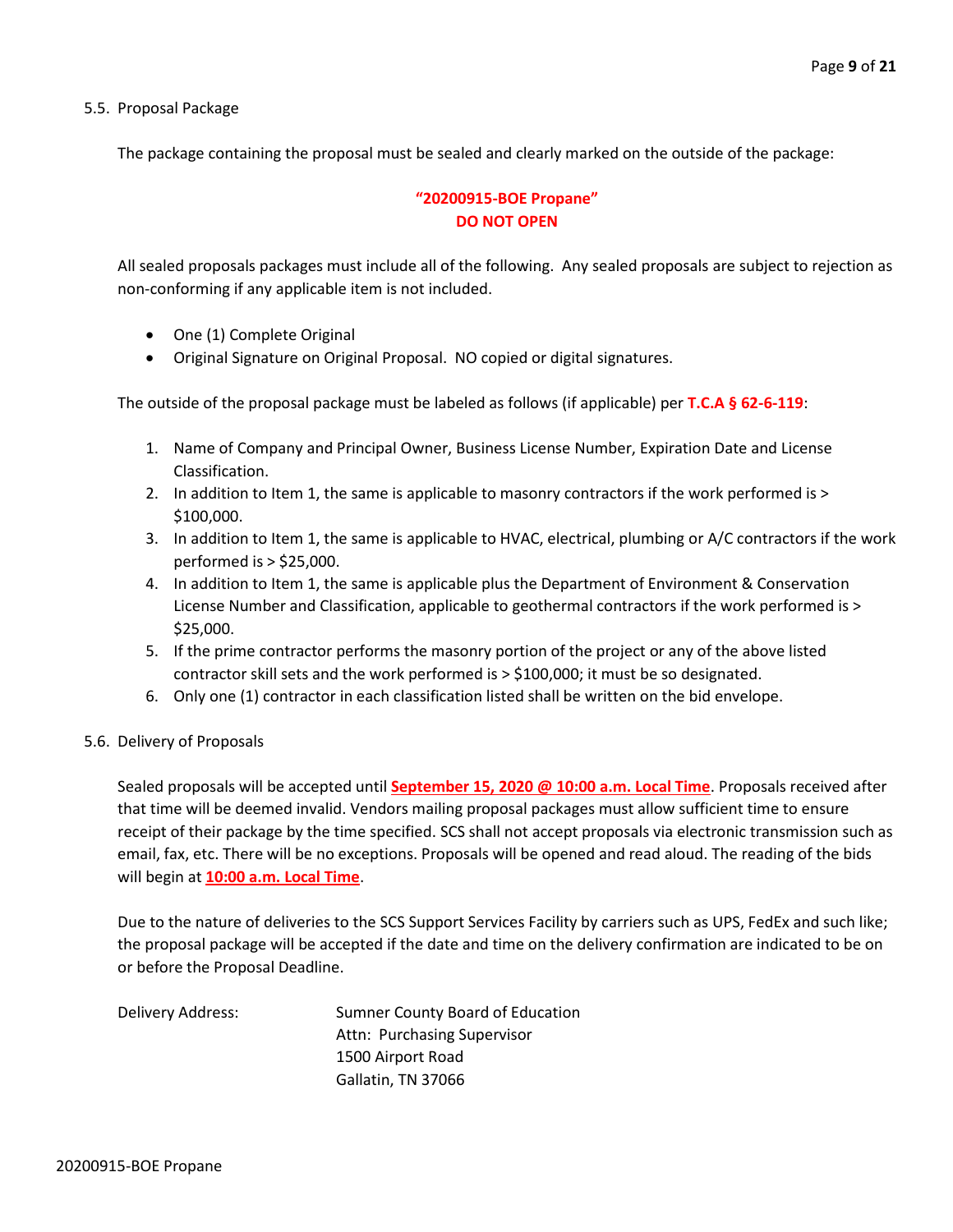#### 5.7. Evaluation of Proposals

The SCS Purchasing Supervisor will first examine the proposals to reject those that are clearly non-responsive to the stated requirements. Proposers who are determined to be non-responsive and/or non-responsible will be notified of this determination.

The evaluation process will include the following factors:

- Company Experience and Qualifications
	- o The nature and scope of the Proposers business.
	- $\circ$  The number of years the Proposer has been licensed to do business.
	- $\circ$  The number of years the Proposer has been providing the requested services.
	- o How many similarly sized or larger K-12 clients have you contract with?
- Compensation/Price Data
	- o Address all costs associated with performance of the contracted services.
- Past Performance and References
	- $\circ$  Provided a minimum of three (3) client references for similar projects in size and scope successfully completed by Proposer within the last three (3) years. Attachment 6.3.
	- $\circ$  SCS may also consider other sources of pertinent past performance information, including the districts own experience with the Proposer.
- 5.8. Request for Clarification of Proposals

Requests for clarification of proposals shall be distributed by the Purchasing Supervisor in writing (or email).

#### 5.9. Protests

In the event that any interested party finds any part of the listed specifications, terms or conditions to be discrepant, incomplete or otherwise questionable in any respect; it shall be the responsibility of the concerned party to notify the SCS Purchasing Office of such matters immediately upon receipt of the RFP. All notifications must be sent to the Purchasing Supervisor via email at [purchasing@sumnerschools.org.](mailto:purchasing@sumnerschools.org)

Any actual or prospective Proposer who is aggrieved in connection with the RFP or award of a contract may protest to the Purchasing Supervisor and/or the Sumner County Board of Education at its regularly scheduled meeting.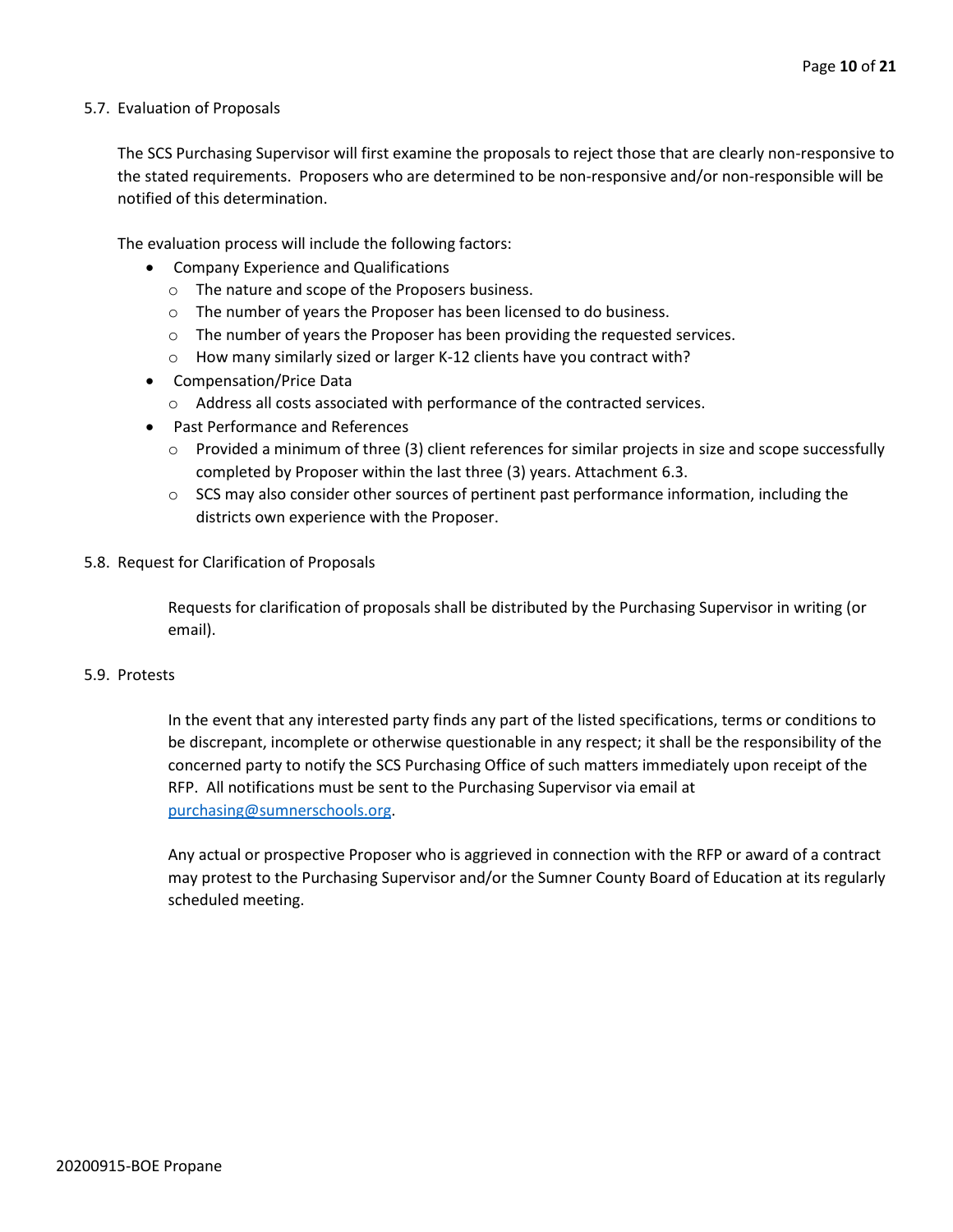#### **ATTACHMENT 6.1 - Contact Information**

| <b>Company Legal Name:</b>                 |          |  |
|--------------------------------------------|----------|--|
| <b>Company Official Address:</b>           |          |  |
|                                            |          |  |
| Company Web Site (URL):                    |          |  |
|                                            |          |  |
|                                            |          |  |
| Contact Person for project administration: |          |  |
|                                            |          |  |
|                                            |          |  |
|                                            |          |  |
|                                            | (office) |  |
|                                            | (mobile) |  |
|                                            |          |  |
|                                            |          |  |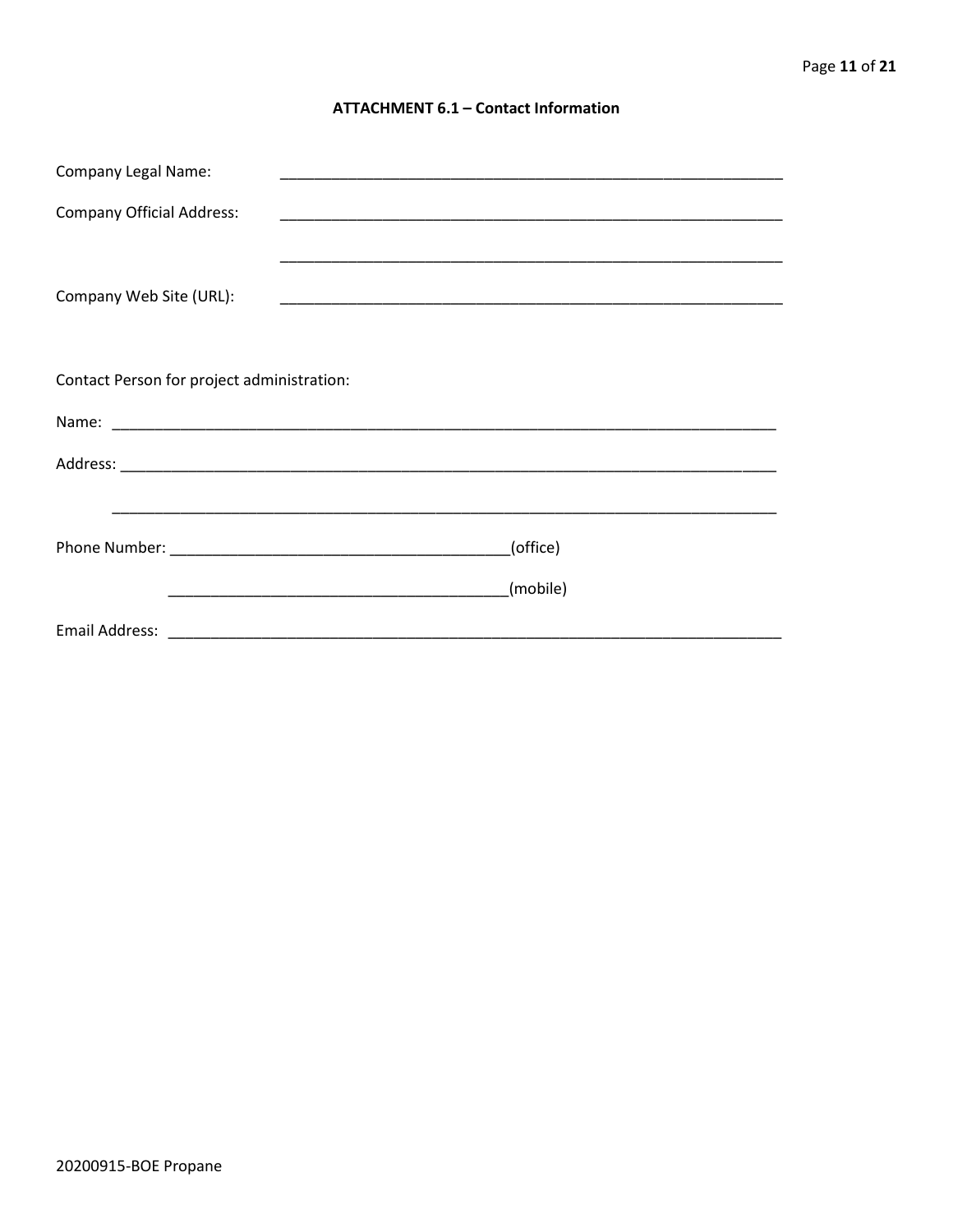

Attn: Purchasing Supervisor 1500 Airport Road Gallatin, TN 37066

#### **ATTACHMENT 6.2 – Bid Form/Certification 20200915-BOE Propane**

Date \_\_\_\_\_\_\_\_\_\_\_\_\_\_\_\_\_\_\_\_\_\_\_\_\_\_\_\_\_\_\_\_

### **Total Price per Gallon \$**\_\_\_\_\_\_\_\_\_\_\_\_\_

Certified to be good thru June 30, 2021 \*This box must be initialed, or bid shall be rejected

By checking this box, Proposer agrees that SCS reserves the right to extend the terms, conditions and prices of this contract to other Institutions (such as State, Local and/or Public Agencies) who express an interest in participating in any contract that results from this RFP. Each of the piggyback Institutions will issue their own purchasing documents for the goods/service. Proposer agrees that SCS shall bear no responsibility or liability for any agreements between Proposer and the other Institution(s) who desire to exercise this option.

By Signing below, Proposer certifies they have carefully examined all instructions, requirements, specifications, terms and conditions of the RFP and certifies:

- It is a reputable company regularly engaged in providing goods and/or services necessary to meet the requirements, specifications, terms and conditions of the RFP.
- All statements, information and representations prepared and submitted in response to the RFP are current, complete, true and accurate. Proposer acknowledges that the Sumner County Board of Education (SCS) will rely on such statements, information and representations in selecting the successful proposer(s).
- That the prices quoted shall be SCSs pricing for the products and/or service.
- It shall be bound by all statements, representations, warranties and guarantees made in its proposal.
- Proposer acknowledges that the contract may be canceled if any conflict of interest or appearance of a conflict of interest is discovered by SCS, in its sole discretion.
- All purchase orders must be duly authorized and executed by SCS and subject to the terms and conditions of the RFP.

| License# |                               |
|----------|-------------------------------|
|          | Date ________________________ |
|          |                               |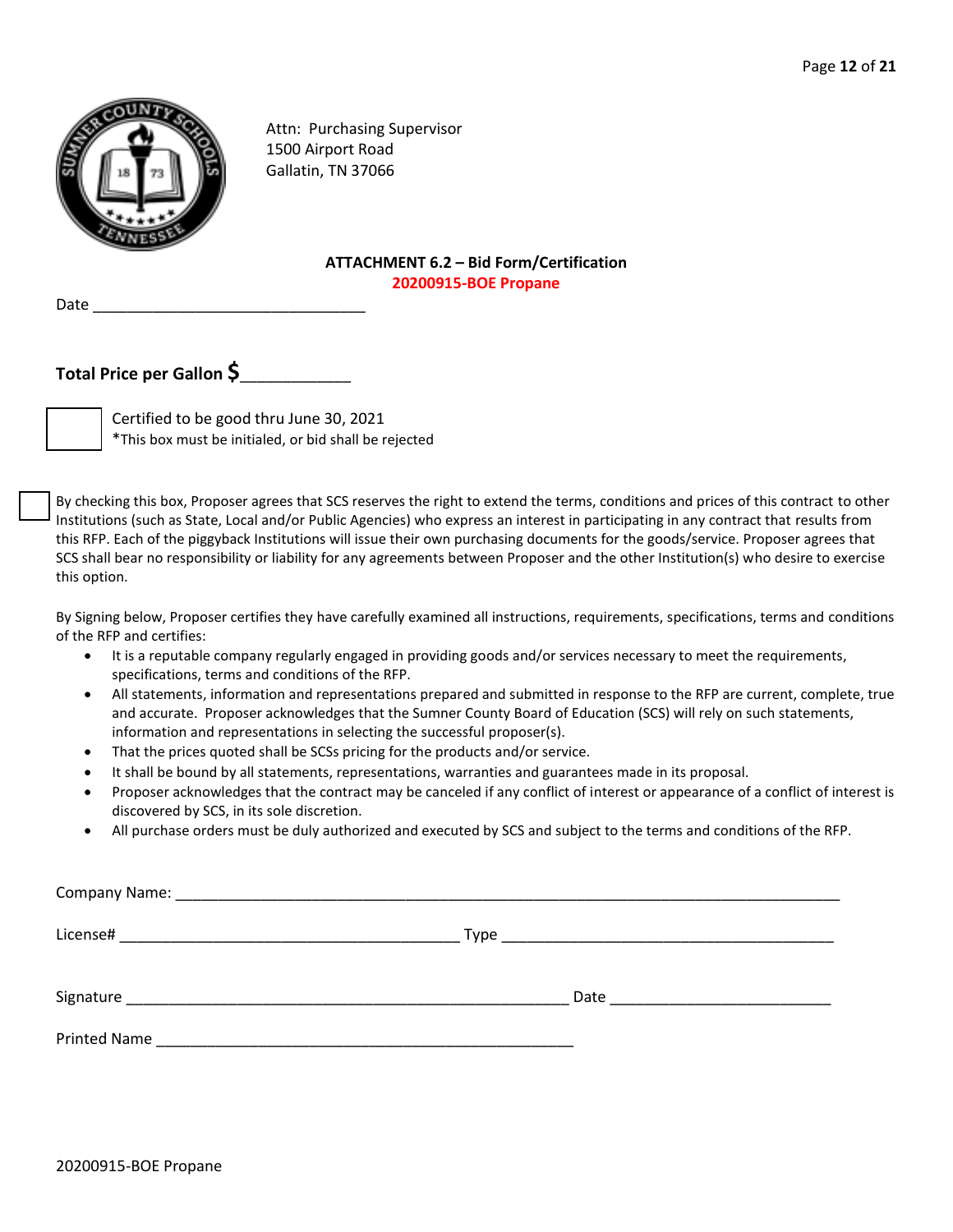#### **ATTACHMENT 6.3 - References**

| 1. |                                     |  |
|----|-------------------------------------|--|
|    |                                     |  |
|    |                                     |  |
|    |                                     |  |
|    |                                     |  |
|    |                                     |  |
| 2. |                                     |  |
|    |                                     |  |
|    |                                     |  |
|    |                                     |  |
|    |                                     |  |
|    |                                     |  |
| З. |                                     |  |
|    |                                     |  |
|    |                                     |  |
|    |                                     |  |
|    |                                     |  |
|    |                                     |  |
|    |                                     |  |
|    | 4. Project Name/Location: _________ |  |
|    |                                     |  |
|    |                                     |  |
|    |                                     |  |
|    |                                     |  |

\*Proposers may copy this page and submit additional references.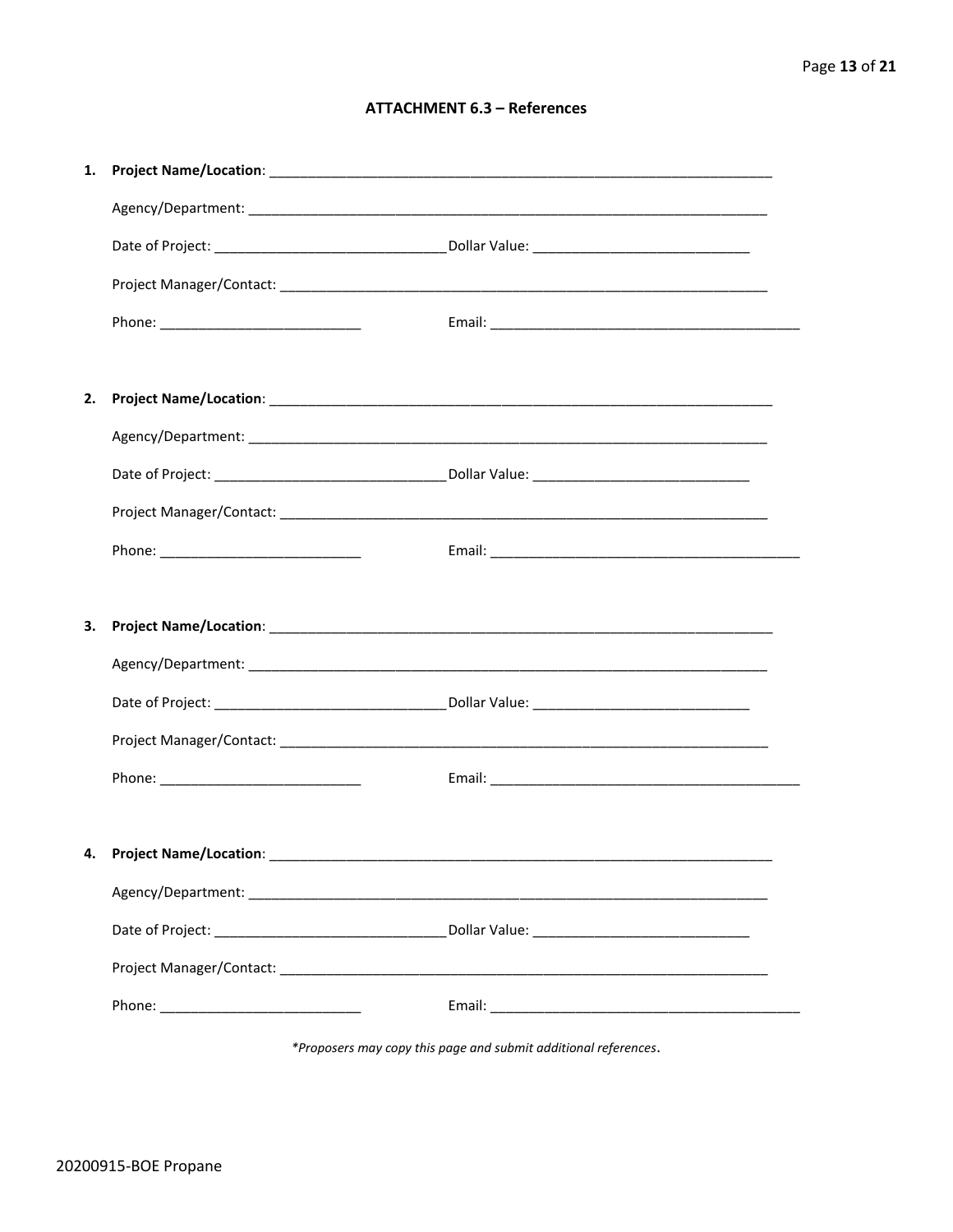#### **ATTACHMENT 6.4 – Certification of Non-Collusion & Debarment or Suspension**

The undersigned Proposer certifies that they are duly authorized to execute this contract, that this company, corporation, firm, partnership or individual has not prepared this proposal in collusion with any other respondent, and that the contents of this proposal as to prices, terms or conditions of said proposal have not been communicated by the undersigned nor by any employee or agent to any other person engaged in this type of business prior to the official opening of this proposal.

The undersigned Proposer certifies, to the best of its knowledge and belief, that it and its principals:

- Are not presently debarred, suspended, proposed for debarment, declared ineligible or voluntarily excluded from participation in transactions under federal non-procurement programs by any federal department or agency;
- Have not, within the three-year period preceding the proposal, had one or more public transactions (federal, state or local) terminated for cause or default; and
- Are not presently indicated or otherwise criminally or civilly charged by a government entity (federal, state or local) and have not, within the three-year period preceding the bid, been convicted or had a civil judgement rendered against it:
	- $\circ$  For the commission of fraud or a criminal offense in connection with obtaining, attempting to obtain or performing a public transaction (federal, state or local) or a procurement contract under such a public transaction;
	- $\circ$  For the violation of federal or state antitrust statutes, including those proscribing price fixing between competitors, the allocation of customers between competitors, or bid rigging; or
	- o For the commission of embezzlement, theft, forgery, bribery, falsification or destruction of records, making false statements, or receiving stolen property.

I understand that a false statement on this certification may be grounds for the rejection of this proposal or the termination of the award. In addition, under 18 U.S.C. 1001, a false statement may result in a fine of up to \$10,000 or imprisonment for up to five years, or both.

Company: \_\_\_\_\_\_\_\_\_\_\_\_\_\_\_\_\_\_\_\_\_\_\_\_\_\_\_\_\_\_\_\_\_\_\_\_\_\_\_\_\_\_\_\_\_\_\_\_\_\_\_\_\_\_\_\_\_\_\_\_\_\_\_\_\_\_\_\_\_\_\_\_\_\_\_\_

Respondent Signature: \_\_\_\_\_\_\_\_\_\_\_\_\_\_\_\_\_\_\_\_\_\_\_\_\_\_\_\_\_\_\_\_\_\_\_\_\_\_\_\_\_\_\_\_\_\_\_\_\_\_\_\_\_\_\_\_\_\_\_\_\_\_\_\_\_\_

Respondent (Print Name & Title): \_\_\_\_\_\_\_\_\_\_\_\_\_\_\_\_\_\_\_\_\_\_\_\_\_\_\_\_\_\_\_\_\_\_\_\_\_\_\_\_\_\_\_\_\_\_\_\_\_\_\_\_\_\_\_\_\_

Date: \_\_\_\_\_\_\_\_\_\_\_\_\_\_\_\_\_\_\_\_\_\_\_\_\_\_\_\_\_\_\_\_\_\_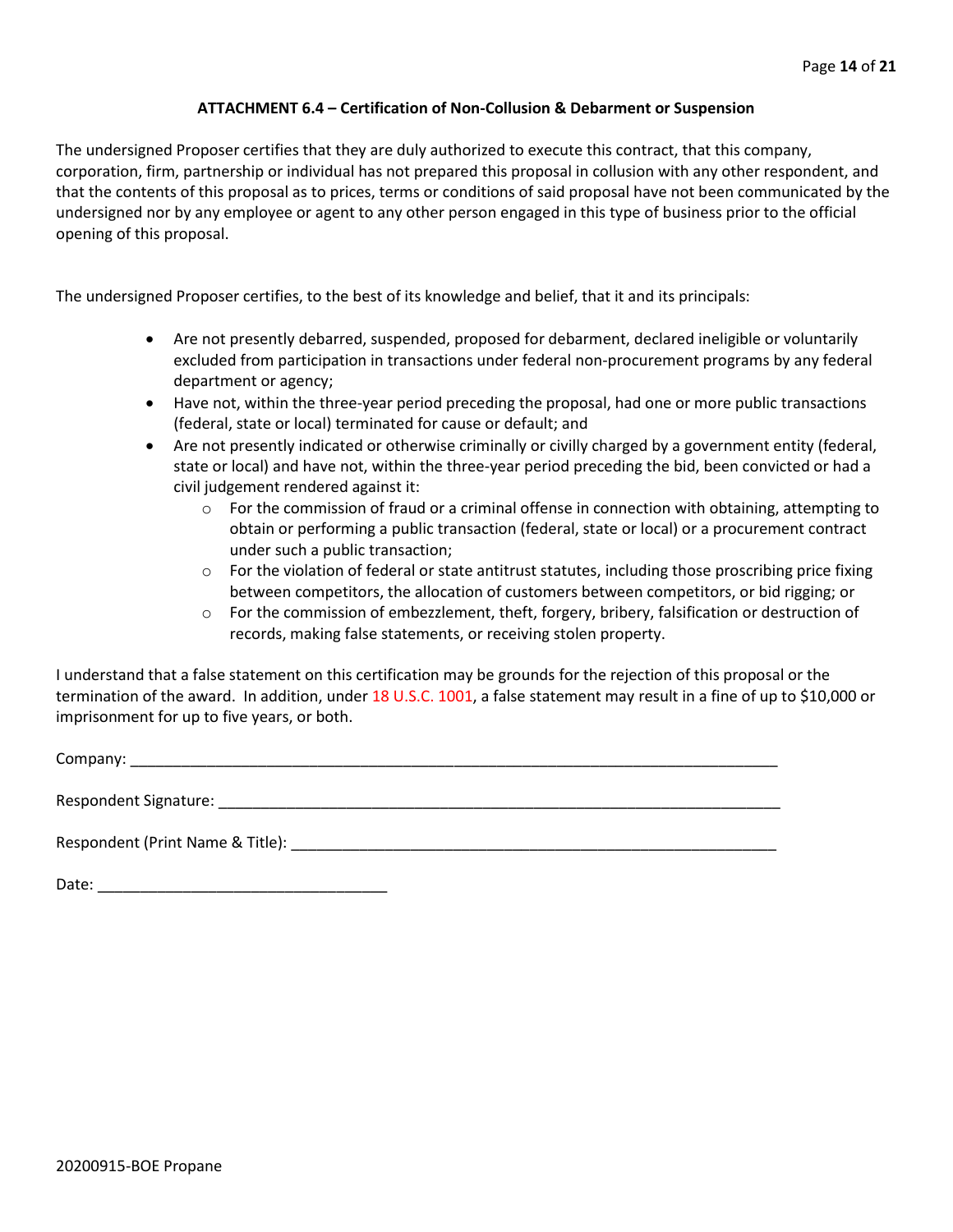#### **ATTACHMENT 6.5 – Attestation Re Personnel**

## **ATTESTATION RE PERSONNEL USED IN CONTRACT PERFORMANCE**

| CONTRACTOR LEGAL ENTITY NAME:                                          |  |
|------------------------------------------------------------------------|--|
| FEDERAL EMPLOYER IDENTIFICATION NUMBER:<br>(or Social Security Number) |  |

**The Contractor, identified above, does hereby attest, certify, warrant and assure that the Contractor shall not knowingly utilize the services of an illegal immigrant in the performance of this Contract and shall not knowingly utilize the services of any subcontractor who will utilize the services of an illegal immigrant in the performance of this Contract, T.C.A. § 12-3-309.**

SIGNATURE & DATE:

*NOTICE: This attestation MUST be signed by an individual empowered to contractually bind the Contractor.*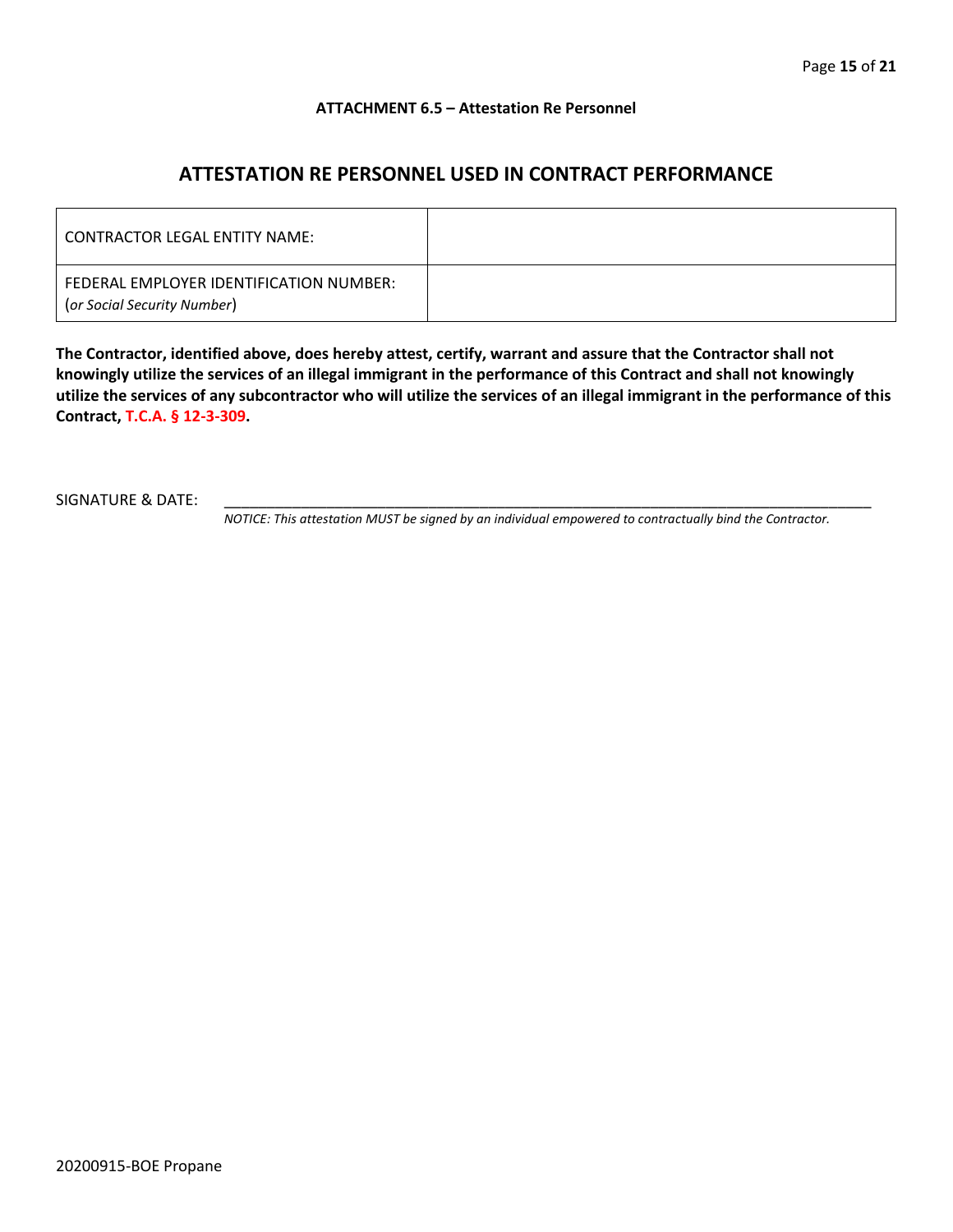#### **ATTACHMENT 6.6 – Drug Free Workplace Affidavit**

The Sumner County Board of Education is committed to maintaining a safe and productive work environment for its employees and to providing high quality service to its citizens. The goal of this policy is for Sumner County Board of Education employees and contractors to remain, or become and remain, drug-free. Abuse and dependency on alcohol and/or drugs can seriously affect the health of employees, contractors and citizens, jeopardize personal safety, impact the safety of others and impair job performance.

STATE OF

**COUNTY OF** \_\_\_\_\_\_\_\_\_\_\_\_\_\_\_\_\_\_\_\_\_\_\_\_\_\_\_\_\_\_\_\_\_

The undersigned, principal officer of

an employer of five (5) or more employees contracting with Sumner County Board of Education to provide goods or services, hereby states under oath as follows:

- 1. The undersigned is a principal officer of (hereinafter referred to as the "Company") and is duly authorized to execute this Affidavit on behalf of the Company.
- 2. The Company submits this Affidavit pursuant to **T.C.A. § 50-9-113**, which requires each employer with no less than five (5) employees receiving pay who contracts with the state and any local government to provide contracted services to submit an affidavit stating that such employer has a drug-free workplace program that complies with Title 50, Chapter 9 of the *Tennessee Code Annotated*.
- 3. The Company is in compliance with **T.C.A. § 50-9-113** and all applicable Federal Laws, Rules and Regulations requiring a drug-free workplace program.

Further affiant saith not.

| <b>Principal Officer:</b> |  |
|---------------------------|--|
|                           |  |
| <b>STATE OF</b>           |  |

**COUNTY OF** \_\_\_\_\_\_\_\_\_\_\_\_\_\_\_\_\_\_\_\_\_\_\_\_\_\_\_\_\_\_\_\_\_\_

Before me personally appeared \_\_\_\_\_\_\_\_\_\_\_\_\_\_\_\_\_\_\_\_\_\_\_\_\_\_\_\_\_\_\_\_\_\_\_\_\_\_\_\_\_\_\_\_\_\_\_\_\_\_\_\_\_\_\_\_\_\_\_\_\_\_, with whom I am personally acquainted (or proved to me on the basis of satisfactory evidence) and who acknowledged that such person executed the foregoing affidavit for the purposes therein contained.

Witness my hand and seal at office this \_\_\_\_\_\_\_\_\_\_\_\_\_ day of \_\_\_\_\_\_\_\_\_\_\_\_\_\_\_\_\_\_\_\_\_, 20\_\_\_\_.

Notary Public

My commission expires: \_\_\_\_\_\_\_\_\_\_\_\_\_\_\_\_\_\_\_\_\_\_\_

\_\_\_\_\_\_\_\_\_\_\_\_\_\_\_\_\_\_\_\_\_\_\_\_\_\_\_\_\_\_\_\_\_\_\_\_\_\_\_\_\_\_\_\_\_\_\_\_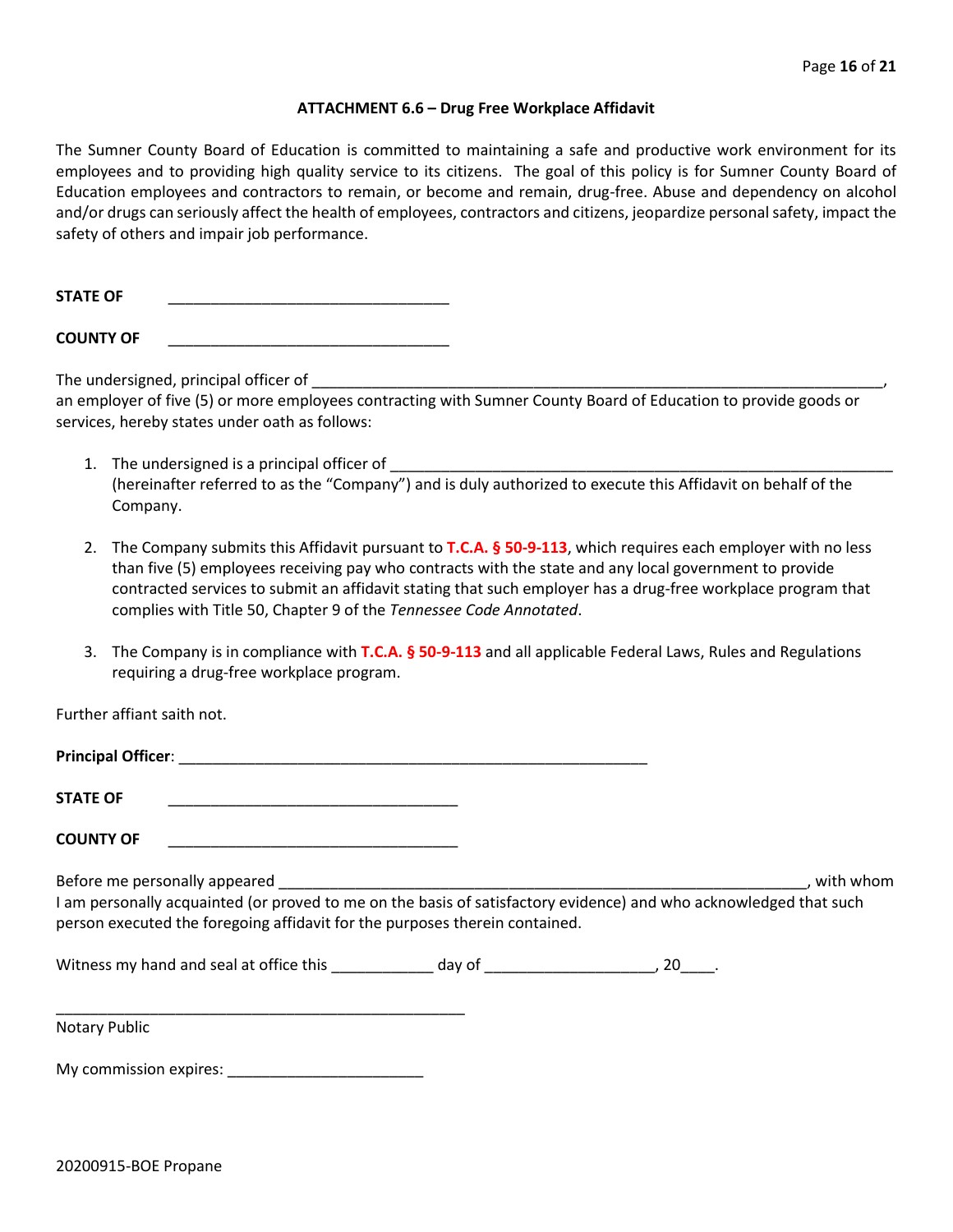#### **ATTACHMENT 6.7 – W9**

| N                                                                                                                                                                                                                                                                                                                                                                                                                                                                                                           | <b>Request for Taxpayer</b><br>(Rev. December 2014)<br><b>Identification Number and Certification</b><br>Department of the Treasury<br>Internal Revenue Service<br>1 Name (as shown on your income tax return). Name is required on this line; do not leave this line blank.<br>2 Business name/disregarded entity name, if different from above<br>3 Check appropriate box for federal tax classification; check only one of the following seven boxes: |                                                                                                                                                                                                                                                                                                                                                                                                                                                                                                                                                                                                                               |                                                                                                                                                                                                        |    |                        | Give Form to the<br>requester. Do not<br>send to the IRS.<br>4 Exemptions (codes apply only to                                                                                          |  |  |  |
|-------------------------------------------------------------------------------------------------------------------------------------------------------------------------------------------------------------------------------------------------------------------------------------------------------------------------------------------------------------------------------------------------------------------------------------------------------------------------------------------------------------|----------------------------------------------------------------------------------------------------------------------------------------------------------------------------------------------------------------------------------------------------------------------------------------------------------------------------------------------------------------------------------------------------------------------------------------------------------|-------------------------------------------------------------------------------------------------------------------------------------------------------------------------------------------------------------------------------------------------------------------------------------------------------------------------------------------------------------------------------------------------------------------------------------------------------------------------------------------------------------------------------------------------------------------------------------------------------------------------------|--------------------------------------------------------------------------------------------------------------------------------------------------------------------------------------------------------|----|------------------------|-----------------------------------------------------------------------------------------------------------------------------------------------------------------------------------------|--|--|--|
| Specific Instructions on page<br>Print or type                                                                                                                                                                                                                                                                                                                                                                                                                                                              | Individual/sole proprietor or<br>single-member LLC<br>Other (see instructions) ▶                                                                                                                                                                                                                                                                                                                                                                         | C Corporation<br>Limited liability company. Enter the tax classification (C=C corporation, S=S corporation, P=partnership) ▶<br>Note. For a single-member LLC that is disregarded, do not check LLC; check the appropriate box in the line above for<br>the tax classification of the single-member owner.                                                                                                                                                                                                                                                                                                                    | S Corporation Partnership<br>Trust/estate<br>code (if any)                                                                                                                                             |    |                        | certain entities, not individuals; see<br>instructions on page 3):<br>Exempt payee code (if any)<br>Exemption from FATCA reporting<br>(Applies to accounts maintained outside the U.S.) |  |  |  |
| See                                                                                                                                                                                                                                                                                                                                                                                                                                                                                                         |                                                                                                                                                                                                                                                                                                                                                                                                                                                          | 5 Address (number, street, and apt. or suite no.)<br>Requester's name and address (optional)<br>6 City, state, and ZIP code<br>7 List account number(s) here (optional)                                                                                                                                                                                                                                                                                                                                                                                                                                                       |                                                                                                                                                                                                        |    |                        |                                                                                                                                                                                         |  |  |  |
| Part I                                                                                                                                                                                                                                                                                                                                                                                                                                                                                                      |                                                                                                                                                                                                                                                                                                                                                                                                                                                          | <b>Taxpayer Identification Number (TIN)</b>                                                                                                                                                                                                                                                                                                                                                                                                                                                                                                                                                                                   |                                                                                                                                                                                                        |    |                        |                                                                                                                                                                                         |  |  |  |
| Enter your TIN in the appropriate box. The TIN provided must match the name given on line 1 to avoid                                                                                                                                                                                                                                                                                                                                                                                                        |                                                                                                                                                                                                                                                                                                                                                                                                                                                          |                                                                                                                                                                                                                                                                                                                                                                                                                                                                                                                                                                                                                               |                                                                                                                                                                                                        |    | Social security number |                                                                                                                                                                                         |  |  |  |
| backup withholding. For individuals, this is generally your social security number (SSN). However, for a<br>resident alien, sole proprietor, or disregarded entity, see the Part I instructions on page 3. For other<br>entities, it is your employer identification number (EIN). If you do not have a number, see How to get a<br>TIN on page 3.                                                                                                                                                          |                                                                                                                                                                                                                                                                                                                                                                                                                                                          |                                                                                                                                                                                                                                                                                                                                                                                                                                                                                                                                                                                                                               |                                                                                                                                                                                                        | or |                        |                                                                                                                                                                                         |  |  |  |
| Note. If the account is in more than one name, see the instructions for line 1 and the chart on page 4 for<br>guidelines on whose number to enter.                                                                                                                                                                                                                                                                                                                                                          |                                                                                                                                                                                                                                                                                                                                                                                                                                                          |                                                                                                                                                                                                                                                                                                                                                                                                                                                                                                                                                                                                                               | Employer identification number<br>-                                                                                                                                                                    |    |                        |                                                                                                                                                                                         |  |  |  |
| Part II                                                                                                                                                                                                                                                                                                                                                                                                                                                                                                     | <b>Certification</b>                                                                                                                                                                                                                                                                                                                                                                                                                                     |                                                                                                                                                                                                                                                                                                                                                                                                                                                                                                                                                                                                                               |                                                                                                                                                                                                        |    |                        |                                                                                                                                                                                         |  |  |  |
|                                                                                                                                                                                                                                                                                                                                                                                                                                                                                                             | Under penalties of perjury, I certify that:                                                                                                                                                                                                                                                                                                                                                                                                              |                                                                                                                                                                                                                                                                                                                                                                                                                                                                                                                                                                                                                               |                                                                                                                                                                                                        |    |                        |                                                                                                                                                                                         |  |  |  |
| 1. The number shown on this form is my correct taxpayer identification number (or I am waiting for a number to be issued to me); and<br>2. I am not subject to backup withholding because: (a) I am exempt from backup withholding, or (b) I have not been notified by the Internal Revenue<br>Service (IRS) that I am subject to backup withholding as a result of a failure to report all interest or dividends, or (c) the IRS has notified me that I am<br>no longer subject to backup withholding; and |                                                                                                                                                                                                                                                                                                                                                                                                                                                          |                                                                                                                                                                                                                                                                                                                                                                                                                                                                                                                                                                                                                               |                                                                                                                                                                                                        |    |                        |                                                                                                                                                                                         |  |  |  |
|                                                                                                                                                                                                                                                                                                                                                                                                                                                                                                             |                                                                                                                                                                                                                                                                                                                                                                                                                                                          | 3. I am a U.S. citizen or other U.S. person (defined below); and                                                                                                                                                                                                                                                                                                                                                                                                                                                                                                                                                              |                                                                                                                                                                                                        |    |                        |                                                                                                                                                                                         |  |  |  |
|                                                                                                                                                                                                                                                                                                                                                                                                                                                                                                             |                                                                                                                                                                                                                                                                                                                                                                                                                                                          | 4. The FATCA code(s) entered on this form (if any) indicating that I am exempt from FATCA reporting is correct.                                                                                                                                                                                                                                                                                                                                                                                                                                                                                                               |                                                                                                                                                                                                        |    |                        |                                                                                                                                                                                         |  |  |  |
|                                                                                                                                                                                                                                                                                                                                                                                                                                                                                                             | instructions on page 3.                                                                                                                                                                                                                                                                                                                                                                                                                                  | Certification instructions. You must cross out item 2 above if you have been notified by the IRS that you are currently subject to backup withholding<br>because you have failed to report all interest and dividends on your tax return. For real estate transactions, item 2 does not apply. For mortgage<br>interest paid, acquisition or abandonment of secured property, cancellation of debt, contributions to an individual retirement arrangement (IRA), and<br>generally, payments other than interest and dividends, you are not required to sign the certification, but you must provide your correct TIN. See the |                                                                                                                                                                                                        |    |                        |                                                                                                                                                                                         |  |  |  |
| Sign<br>Here                                                                                                                                                                                                                                                                                                                                                                                                                                                                                                | Signature of<br>U.S. person ▶                                                                                                                                                                                                                                                                                                                                                                                                                            | Date P                                                                                                                                                                                                                                                                                                                                                                                                                                                                                                                                                                                                                        |                                                                                                                                                                                                        |    |                        |                                                                                                                                                                                         |  |  |  |
|                                                                                                                                                                                                                                                                                                                                                                                                                                                                                                             | <b>General Instructions</b>                                                                                                                                                                                                                                                                                                                                                                                                                              |                                                                                                                                                                                                                                                                                                                                                                                                                                                                                                                                                                                                                               | · Form 1098 (home mortgage interest), 1098-E (student Ioan interest), 1098-T<br>(tuition)                                                                                                              |    |                        |                                                                                                                                                                                         |  |  |  |
| Section references are to the Internal Revenue Code unless otherwise noted.                                                                                                                                                                                                                                                                                                                                                                                                                                 |                                                                                                                                                                                                                                                                                                                                                                                                                                                          | • Form 1099-C (canceled debt)                                                                                                                                                                                                                                                                                                                                                                                                                                                                                                                                                                                                 |                                                                                                                                                                                                        |    |                        |                                                                                                                                                                                         |  |  |  |
| Future developments. Information about developments affecting Form W-9 (such<br>as legislation enacted after we release it) is at www.irs.gov/fw9.                                                                                                                                                                                                                                                                                                                                                          |                                                                                                                                                                                                                                                                                                                                                                                                                                                          | . Form 1099-A (acquisition or abandonment of secured property)                                                                                                                                                                                                                                                                                                                                                                                                                                                                                                                                                                |                                                                                                                                                                                                        |    |                        |                                                                                                                                                                                         |  |  |  |
| <b>Purpose of Form</b>                                                                                                                                                                                                                                                                                                                                                                                                                                                                                      |                                                                                                                                                                                                                                                                                                                                                                                                                                                          | Use Form W-9 only if you are a U.S. person (including a resident alien), to<br>provide your correct TIN.                                                                                                                                                                                                                                                                                                                                                                                                                                                                                                                      |                                                                                                                                                                                                        |    |                        |                                                                                                                                                                                         |  |  |  |
| An individual or entity (Form W-9 requester) who is required to file an information<br>return with the IRS must obtain your correct taxpayer identification number (TIN)                                                                                                                                                                                                                                                                                                                                    |                                                                                                                                                                                                                                                                                                                                                                                                                                                          |                                                                                                                                                                                                                                                                                                                                                                                                                                                                                                                                                                                                                               | If you do not return Form W-9 to the requester with a TIN, you might be subject<br>to backup withholding. See What is backup withholding? on page 2.                                                   |    |                        |                                                                                                                                                                                         |  |  |  |
| which may be your social security number (SSN), individual taxpayer identification<br>number (ITIN), adoption taxpayer identification number (ATIN), or employer<br>identification number (EIN), to report on an information return the amount paid to<br>you, or other amount reportable on an information return. Examples of information                                                                                                                                                                 |                                                                                                                                                                                                                                                                                                                                                                                                                                                          | By signing the filled-out form, you:<br>1. Certify that the TIN you are giving is correct (or you are waiting for a number<br>to be issued).                                                                                                                                                                                                                                                                                                                                                                                                                                                                                  |                                                                                                                                                                                                        |    |                        |                                                                                                                                                                                         |  |  |  |
| returns include, but are not limited to, the following:                                                                                                                                                                                                                                                                                                                                                                                                                                                     |                                                                                                                                                                                                                                                                                                                                                                                                                                                          |                                                                                                                                                                                                                                                                                                                                                                                                                                                                                                                                                                                                                               | 2. Certify that you are not subject to backup withholding, or<br>3. Claim exemption from backup withholding if you are a U.S. exempt payee. If                                                         |    |                        |                                                                                                                                                                                         |  |  |  |
| · Form 1099-INT (interest earned or paid)<br>. Form 1099-DIV (dividends, including those from stocks or mutual funds)                                                                                                                                                                                                                                                                                                                                                                                       |                                                                                                                                                                                                                                                                                                                                                                                                                                                          |                                                                                                                                                                                                                                                                                                                                                                                                                                                                                                                                                                                                                               | applicable, you are also certifying that as a U.S. person, your allocable share of                                                                                                                     |    |                        |                                                                                                                                                                                         |  |  |  |
| . Form 1099-MISC (various types of income, prizes, awards, or gross proceeds)                                                                                                                                                                                                                                                                                                                                                                                                                               |                                                                                                                                                                                                                                                                                                                                                                                                                                                          |                                                                                                                                                                                                                                                                                                                                                                                                                                                                                                                                                                                                                               | any partnership income from a U.S. trade or business is not subject to the<br>withholding tax on foreign partners' share of effectively connected income, and                                          |    |                        |                                                                                                                                                                                         |  |  |  |
| . Form 1099-B (stock or mutual fund sales and certain other transactions by<br>brokers)                                                                                                                                                                                                                                                                                                                                                                                                                     |                                                                                                                                                                                                                                                                                                                                                                                                                                                          |                                                                                                                                                                                                                                                                                                                                                                                                                                                                                                                                                                                                                               | 4. Certify that FATCA code(s) entered on this form (if any) indicating that you are<br>exempt from the FATCA reporting, is correct. See What is FATCA reporting? on<br>page 2 for further information. |    |                        |                                                                                                                                                                                         |  |  |  |
|                                                                                                                                                                                                                                                                                                                                                                                                                                                                                                             |                                                                                                                                                                                                                                                                                                                                                                                                                                                          | · Form 1099-S (proceeds from real estate transactions)<br>. Form 1099-K (merchant card and third party network transactions)                                                                                                                                                                                                                                                                                                                                                                                                                                                                                                  |                                                                                                                                                                                                        |    |                        |                                                                                                                                                                                         |  |  |  |

Cat. No. 10231X

Form **W-9** (Rev. 12-2014)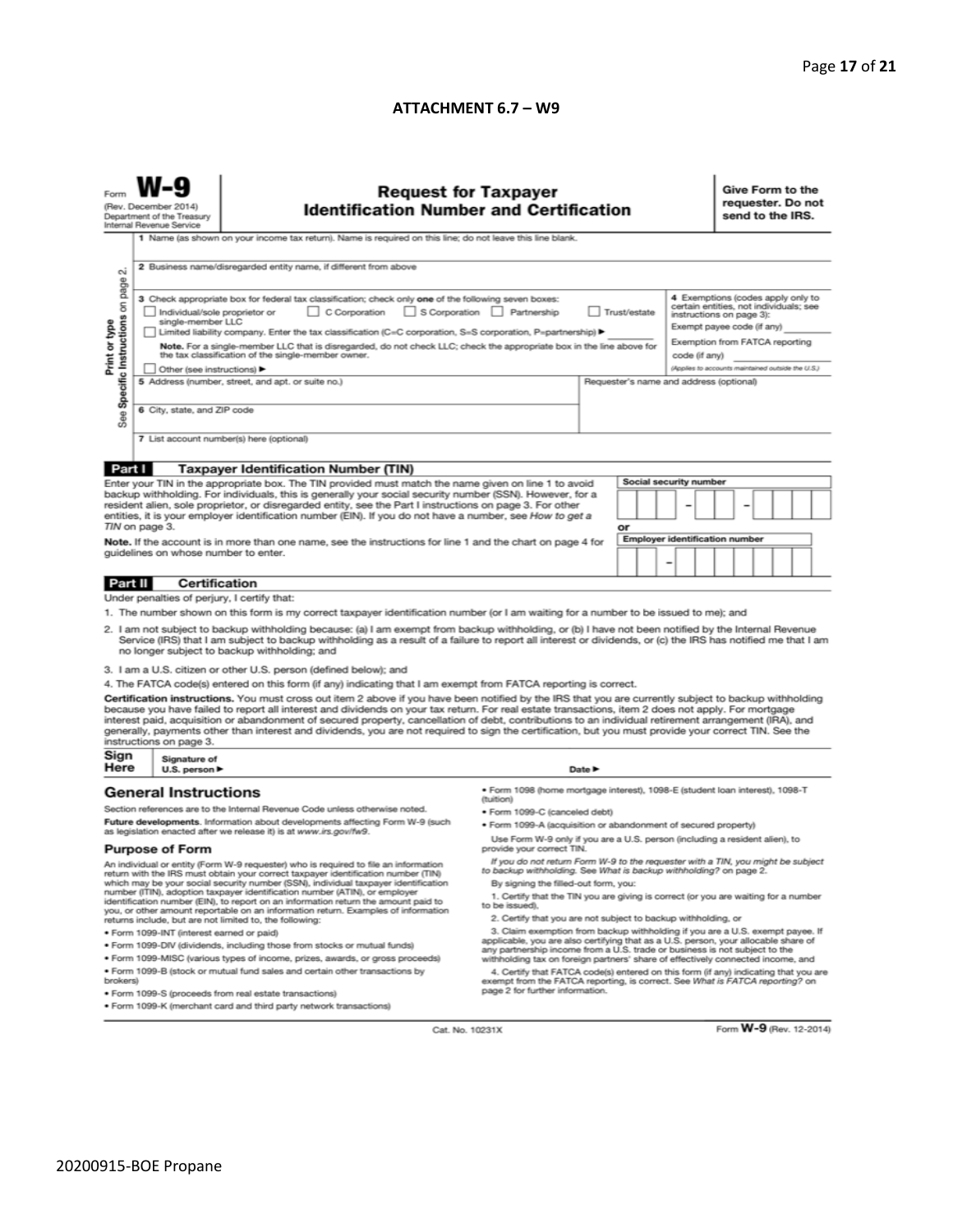#### **ATTACHMENT 6.8 – Standard Terms & Conditions SUMNER COUNTY BOARD OF EDUCATION (SCS)**

#### **1. PREPARATION AND SUBMISSION OF BID.**

- **a.** Failure to examine any drawings**,** specifications, or instructions will be at the proposer's risk. Any deviation from the stated terms, conditions and specifications must be coordinated with and approved in writing by the SCS Purchasing Supervisor.
- **b.** RFP/ITB SUBMITTAL / SIGNATURE: Proposal shall give the full name and business address of the bidder. If the proposer is a corporation, the name shall be stated as it is in the corporate charter. Proposals must be signed in ink by the proposer's authorized agent. Unsigned proposals will be rejected. Proposals are to be sealed and the outside of the envelope is to reference the RFP/ITB number. The person signing the proposal must show their title, and if requested by the institution, must furnish satisfactory proof of his or her authority to bind his or her company in contract. Proposer understands that by submitting a proposal with an authorized signature, it shall constitute an offer to SCS. Proposals must be typewritten or in ink; otherwise they may not be considered. Purchase orders will be issued to the firm name appearing on the W9. Electronic submissions via email, fax, etc. shall not be accepted.
- **c.** SCS is not responsible for any costs incurred by any vendor pursuant to the RFP/ITB. The vendor shall be responsible for all costs incurred in connection with the preparation and submission of its proposal.
- **d.** All proposers must be in compliance with T.C.A. § 62-6-119 at the time of proposal submission and provide evidence of compliance with the applicable provisions of the chapter before such proposal may be considered.
- **e.** Proposals are to be received in the location designated in the RFP/ITB no later than the specified date and time. Late submissions will NOT be opened or considered.
- **f.** No erasures permitted. Errors may be crossed out and corrections printed in ink or typewritten adjacent to error and must be initialed in ink by person signing the proposal.
- **g.** Specifications: Reference to available specifications shall be sufficient to make the terms of the specifications binding on the proposer. The use of the name of a manufacturer, or any special brand or make in describing an item does not restrict the proposer to that manufacturer or specific article, unless specifically stated. Comparable products of other manufacturers will be considered if proof of compatibility is contained in the proposal. Proposers are required to notify SCSs Purchasing Supervisor whenever specifications/procedures are not perceived to be fair and open. The articles on which the proposal is submitted must be equal or superior to that specified. Informative and Descriptive Literature: The proposer must show brand or trade names of the articles proposed, when applicable. It shall be the responsibility of the proposer, including proposer's whose product is referenced, to furnish with the proposer such specifications, catalog pages, brochures or other data as will provide an adequate basis for determining the quality and functional capabilities of the product offered. Failure to provide this data may be considered valid justification for rejection of proposer.
- **h.** Samples: Samples of items when called for, must be furnished free of expense, and if not destroyed will, upon proposer's request within ten (10) days of RFP/ITB opening, be returned at the proposer's expense. Each sample must be labeled with the proposer's name, manufacturer's brand name and number, RFP/ITB number and item reference.
- **i.** Time of Performance: The number of calendar days in which delivery is to be made after receipt of order shall be stated in the RFP/ITB and may be a factor in making an award, price notwithstanding. If no delivery time is stated in the bid, bidder agrees that delivery is to be made within two weeks (10 business days) of order.
- **j.** Transportation and delivery charges should be included in the price and be fully prepaid by the vendor to the destination specified in the RFP/ITB. Proposal prices shall include delivery of all items F.O.B. destination.
- **k.** New materials and supplies must be delivered unless otherwise specifically stated in the RFP/ITB.
- **l.** Alternate/multiple bids will not be considered unless specifically called for in the RFP/ITB.
- **m.** Only proposals submitted on RFP/ITB forms furnished by SCS will be considered.
- n. By signing this RFP/ITB where indicated, the proposer agrees to strictly abide by all applicable local, state and federal statutes and regulations. The proposer further certifies that this proposer is made without collusion or fraud.
- **o.** Error in Proposal. In case of error in the extension of prices in the proposal, the unit price will govern. Late submissions will NOT be opened or considered. Proposers are cautioned to verify their proposals before submission, as amendments received after the RFP/ITB deadline will not be considered. No proposals shall be altered, amended or withdrawn after opening. After proposal opening, a proposer may withdraw a proposal only when there is obvious clerical error such as a misplaced decimal point, or when enforcement of the proposal would impose unconscionable hardship due to an error in the proposal resulting in a quotation substantially below the other proposals received. Proposal withdrawals will be considered only upon written request of the proposer.
- **2. OPEN RECORDS.** In order to comply with the provisions of the Tennessee Open Records Act, all proposals will be publicly opened and are subject to public inspection after the award upon written request. Proposers may be present at RFP/ITB opening. Summary information will be posted the SCS website, www.sumnerschools.org under the Invitation to Bid link.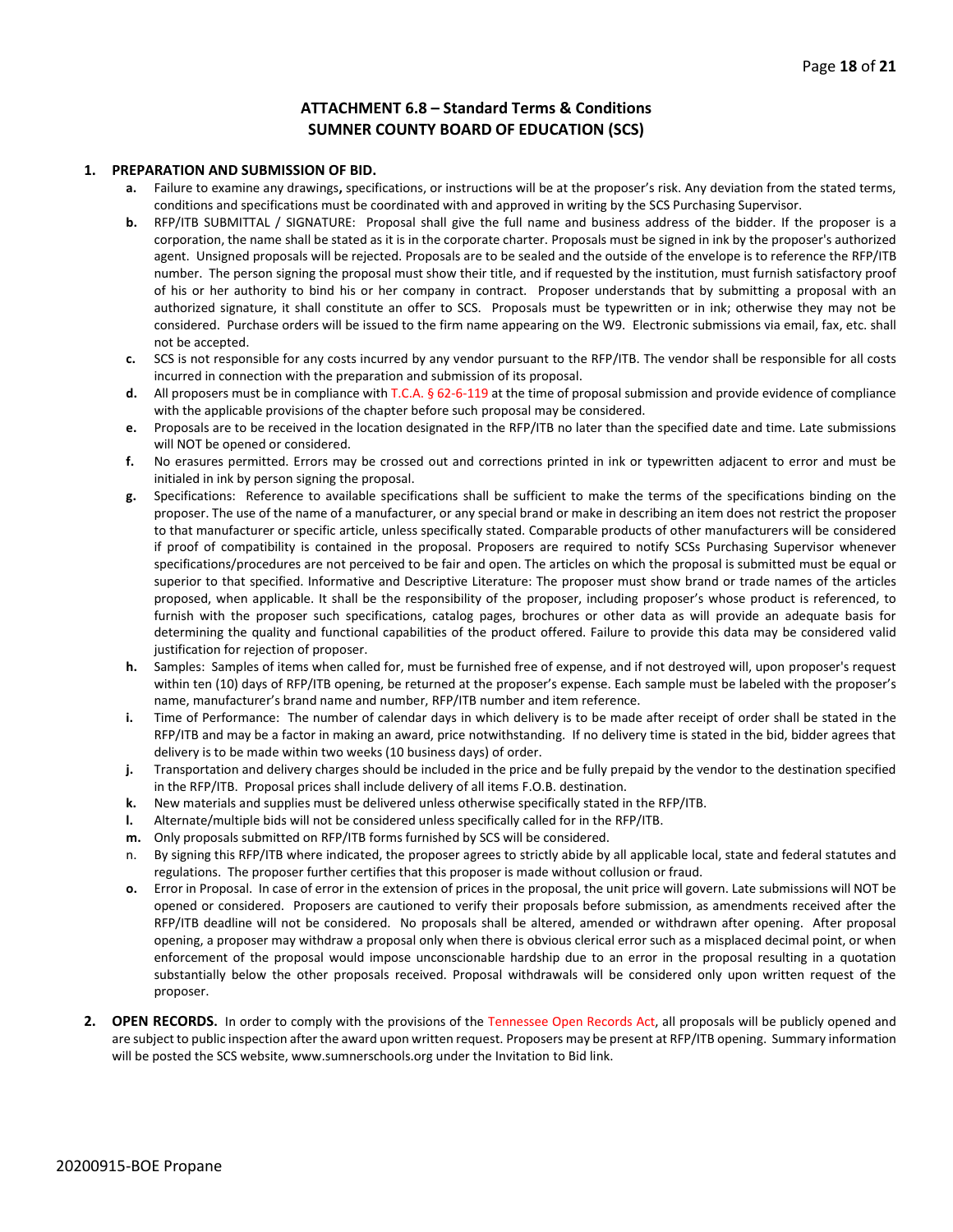- **3. ACCEPTANCE AND AWARD.** SCS reserves the right to reject any and all proposals and to waive any informality in proposals and, unless otherwise specified by the proposer to accept any item in the proposal. Action to reject all proposals shall be taken for unreasonably high prices, errors in the proposal documents, cessation of need, unavailability of funds, or any other reason approved by SCS.
	- a. Contracts and purchases will be made with the lowest, responsive, responsible, qualified proposer. The quality of the articles to be supplied, their conformity with the specifications, their suitability to the requirements of the Institution, cash discount offered, and the delivery terms will be taken into consideration.
	- b. Any deviation from these stated terms, specifications and conditions must be coordinated with and approved in writing by the Purchasing Supervisor.
	- c. Prices quoted on the response (if any) are to be considered firm and binding until the said equipment, supplies or services are in the possession of SCS.
	- d. SCS reserves the right to order more or less than the quantity listed in the proposal.
	- e. If a proposer fails to state a time within which a proposal must be accepted, it is understood and agreed that SCS shall have ninety (90) days to accept.
	- f. No purchase or contract is authorized or valid until the issuance of a SCS purchase order in accordance with SCS policy. No SCS employee is authorized to purchase equipment, supplies or services prior to the issuance of such a purchase order.
	- g. The contract may not be assigned without written SCS consent.
	- h. If the appropriate space is marked on the RFP/ITB, other Institutions (such as State, Local and/or Public Agencies) may purchase off the contract during the same period as SCS.
	- i. The awarded proposer will be required to post a performance and payment bond in the amount of 25% of the contract price if it exceeds \$100,000 as stated by T.C.A. §12-4-201.
	- j. If the project cost is in excess of \$25,000 a performance bond must be secured by the requesting part in an amount equal to the market improvement value.
	- k. By submission of this bid and signature thereof, the Bidder acknowledges compliance with the provisions of Public Chapter No. 587 / Senate Bill No. 2048 (Employee Background Check). The Bidder further agrees to submit a formal certification thereof prior to commencing work.
- **4. PAYMENT**. Payment terms must be specified in the proposal, including any discounts for early payment. Partial payments will not be approved unless justification for such payment can be shown. Terms will be NET 30 days. Payment will not be made until the conditions and specifications of the RFP/ITB are inspected and approved as conforming by persons appointed by SCS.
- **5. DEFAULT OF SELECTED VENDOR.** In case of vendor default, SCS may procure the articles or services from other sources and hold the defaulting vendor responsible for any resulting cost. If the awarded vendor violates any terms of their response, the contract, SCS policy or any law, they may be disqualified from proposing for a period of two years for minor violations or longer for major violations. Proposals from disqualified proposers will not be accepted during the period of disqualification.
- **6. INSPECTION OF PURCHASES.** Articles received which are not equivalent will not be accepted and will be picked up by the vendor or returned to vendor, shipping charges collect. SCS shall have a reasonable period in which to inspect and accept or reject materials without liability. If necessity requires SCS to use nonconforming materials, an appropriate reduction in payment may be made.
- **7. TAXES.** SCS is tax exempt; do not include taxes in quotation. Vendors making improvements or additions to or performing repair work on real property for SCS are liable for any applicable sales or use tax on tangible personal property used in connection with the contract or furnished to vendors by the state for use under the contract.
- **8. NONDISCRIMINATION.** SCS is an equal opportunity employer. SCS and bidder agree to comply with Titles VI and VII of the Civil Rights Act of 1964, Title IX of the Education Amendments of 1972, Section 504 of the Rehabilitation Act of 1973, Executive Order 11,246, the Americans with Disabilities Act of 1990, if applicable, and the related regulations to each. Each party assures that it will not discriminate against any individual including, but not limited to employees or applicants for employment and/or students, because of race, religion, creed, color, sex, age, disability, veteran status or national origin. In the event that any claims should arise with regards to violations of any such local, state or federal law, statues, rule or regulations, the vendor will indemnify and hold SCS harmless for any damages, including court costs or attorney fees, which might be incurred.
- **9. PROHIBITIONS/NO VENDOR CONTRACT FORM.** Acceptance of gifts from vendors is prohibited. T.C.A. §12-4-106. The contract documents for purchase under this RFP/ITB shall consist of the successful proposer's bid and SCSs purchase order. The proposer may request exceptions to terms and conditions and/or request SCS to accept other terms and conditions by means of subsequent documents such as invoices, warranty agreements, license agreements, etc. All subsequent documents shall be open to revision for impermissible language. SCS reserves the right to render the proposal unresponsive and subject the proposal to rejection if successful terms cannot be negotiated.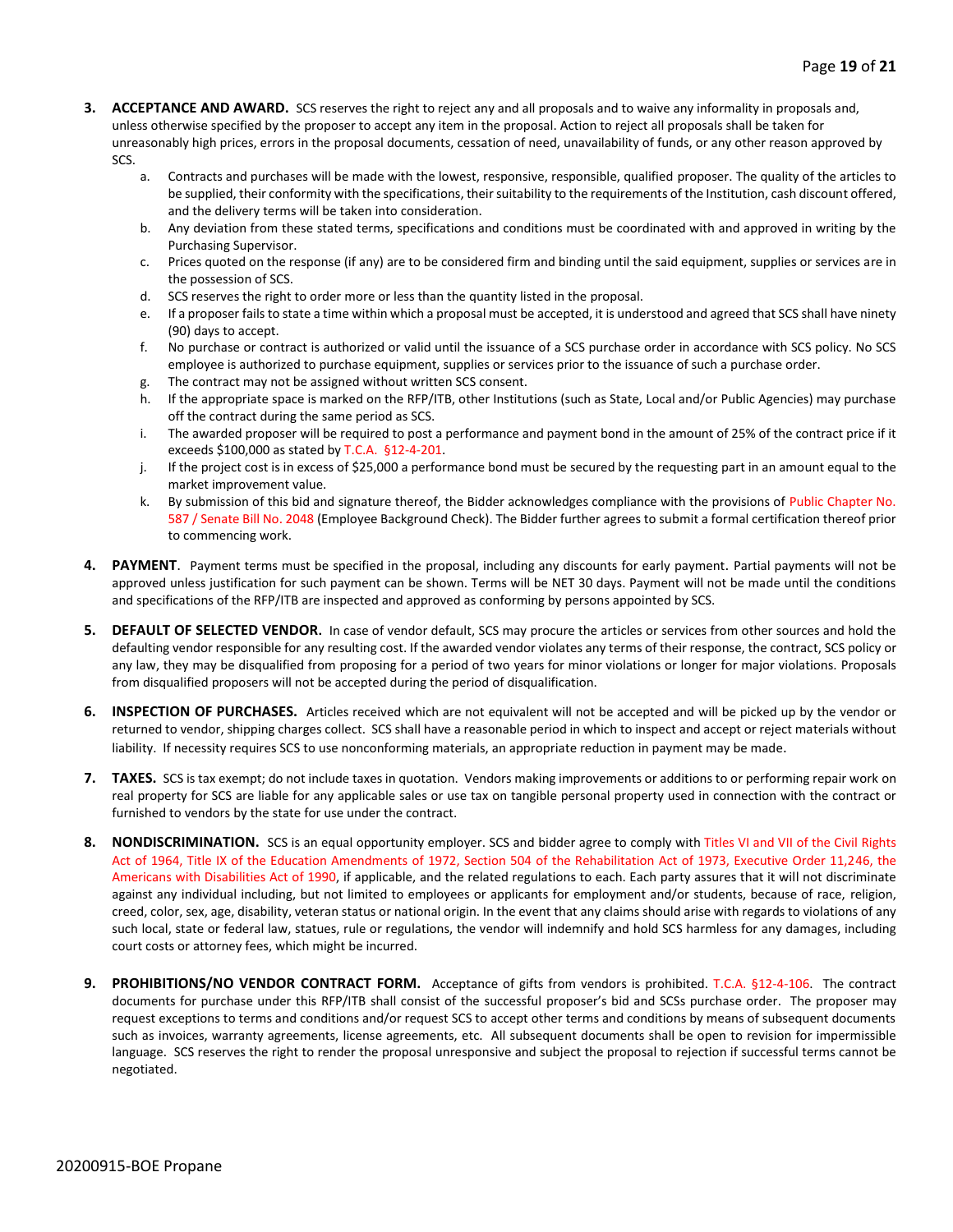- **10. PROHIBITION ON HIRING ILLEGAL IMMIGRANTS.** Tennessee Public Chapter No. 878 of 2006, T.C.A. §12-3-309, requires that Contractor attest in writing that Contractor will not knowingly utilize the services of illegal immigrants in the performance of this Contract and will not knowingly utilize the services of any subcontractor, if permitted under this Contract, who will utilize the services of illegal immigrants in the performance of this Contract. The attestation shall be made on the form, Attestation re Personnel Used in Contract Performance ("the Attestation"), which is attached and hereby incorporated by this reference.
- **11. SALES AND USE TAX.** Before the Purchase Order/Contract resulting from this RFP/ITB is signed, the apparent successful proposer must be registered with the Department of Revenue for the collection of Tennessee sales and use tax as required by T.C.A. §12-3-306.
- **12. ASSIGNMENT.** Neither the vendor nor SCS may assign this agreement without prior written consent of the other party.
- **13. LIABILITIES.** The vendor shall indemnify SCS against liability for any suits, actions or claims of any character arising from or relating to the performance under this agreement by the vendor or its subcontractors. SCS has no obligation for the payment of any judgement or the settlement of any claim made against the vendor or its subcontractors as a result of obligations under this contract.
- **14. APPLICABLE LAW.** Any contract shall be interpreted under the laws and statutes of the State of Tennessee. SCS does not enter into contracts which provide for mediation or arbitration. Any action arising from any contract made from this RFP/ITB shall be brought in the state courts in Sumner County, TN or in the United States Federal District Court for the Middle District of Tennessee.

Additionally, it is a violation of state statutes to purchase materials, supplies, services or any other item from a vendor that is a commissioner, official, employee or board member that has any financial or beneficial interest in such transaction, T.C.A. §12-4-101.

- **15. FUNDS**. The Proposer understands and accepts the non-appropriation of funds provision of SCS.
- **16. DATA PRIVACY AND SECURITY**. Personal Information (PI) includes but is not limited to that information protected by HIPAA, the HITECH Act, FERPA, or Gramm-Leach-Bliley) or such information which would allow a third party to gain access to the personal, medical or financial records of any of any party. Vendor represents and warrants that its collection, access, use, storage, disposal and disclosure of PI complies with all applicable federal and state privacy and data protection laws. Vendor represents and warrants that Vendor will maintain compliance with the SSAE 16 standard, and shall undertake any audits and risk assessments Vendor deems necessary to maintain compliance with SSAE16. If PI provided by SCS to Vendor is subject to FERPA. Vendor agrees that in its handling of FERPA data it will perform as a school official as that term is defined by FERPA regulations. Vendor acknowledges that its improper disclosure or redisclosure of PI covered by FERPA may, under certain circumstances, result in Vendor's exclusion from eligibility to contract with SCS for at least five (5) years. Vendor shall provide SCS with the name and contact information for an employee of Vendor who shall serve as SCS's primary security contact and shall be available to assist Customer twenty-four (24) hours per day, seven (7) days per week as a contact in resolving obligations associated with any security incident in which it is reasonably suspected that there has been a breach of information security. Vendor shall immediately mitigate or resolve any Security Incident, at Vendor's expense and in accordance with applicable privacy rights, laws, regulations and standards. Vendor shall reimburse SCS for actual costs incurred by SCS in responding to, and mitigating damages caused by, any Security Incident, including all costs of notice and/or remediation incurred under applicable law as a result of the Security Incident.
- **17. IRAN DIVESTMENT ACT.** By submission of this proposal, each proposer and each person signing on behalf of any proposer certified, and in the case of a joint proposal, each party thereto certifies as to its own organization, under penalty of perjury, that to the best of its knowledge and belief that each proposer is not on the list created pursuant to T.C.A. §12-12-106.
- **18. COMPLIANCE WITH CONDUCT STANDARDS**. Contractors shall be fully responsible for the conduct of its employees, subcontractors, representatives and agents. Loud or offensive music, language or behavior is unacceptable. Tobacco use of any type and vaping is prohibited on SCS property. Contact or interaction with staff or students is not allowed excepted between designated representatives of SCS and Contractor.